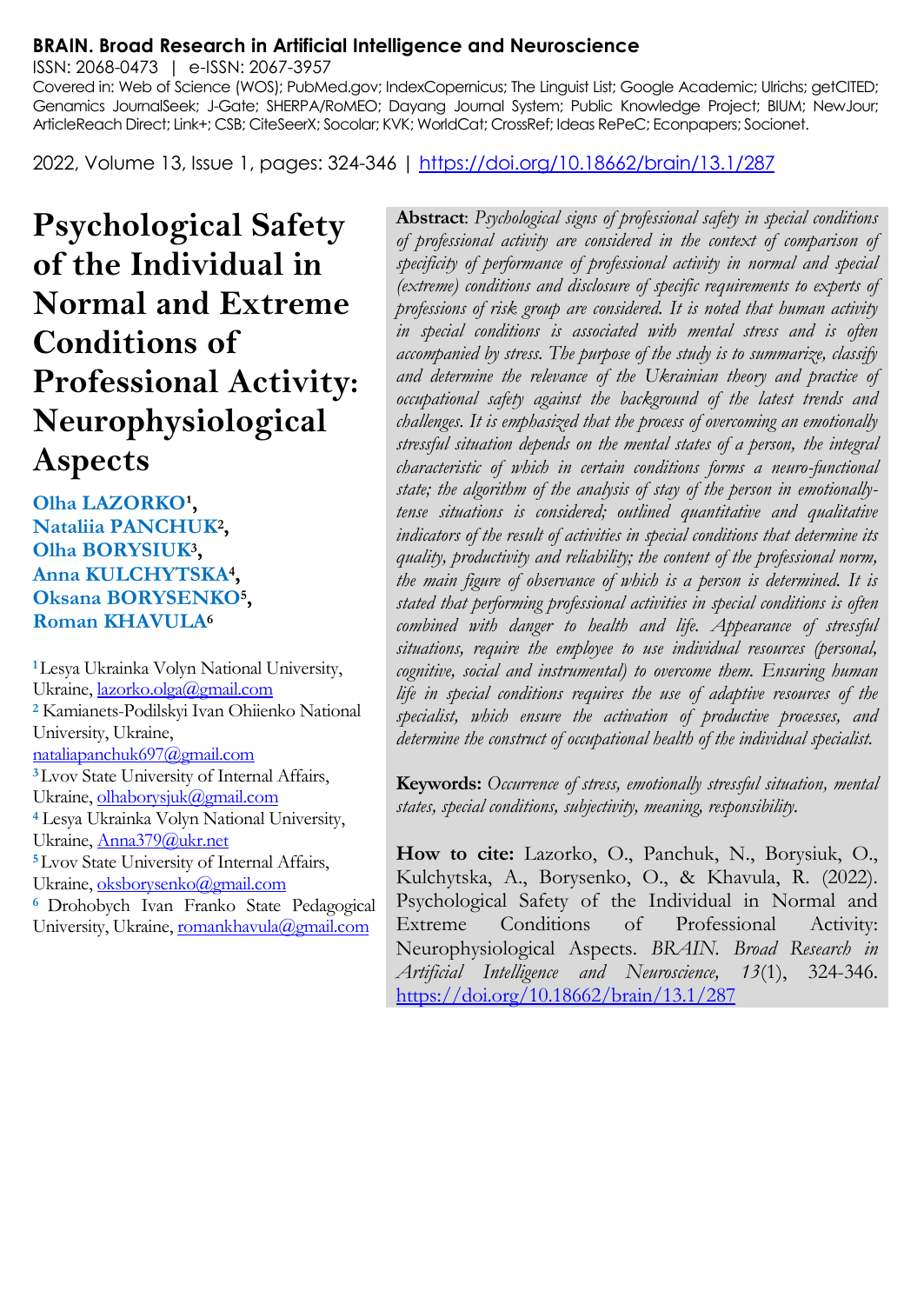#### **Introduction**

Personal safety issues occupy one of the leading places in the field of neurophysiology, general psychology and psychology of the safety of professional activity. These questions are very relevant now. This led to dramatic socio-economic changes in modern life, which affect both society as a whole and the professional sphere. Quite often moments of realization in professional activity which has the norms and samples connected with aspects of intrapersonal problems of the expert in experience of contradictions of adaptation to these conditions. This contradiction raises the question of the determinants of professional realization, where the central position is occupied by the problem of professional safety of the specialist. This problem acquires a double urgency when it comes to specialists working in special (extreme conditions). However, the informational, communicative and technological congestion of modern society becomes stressful even for specialists in the humanities (Demchenko, 2021; Prots, 2021; Kosholap, 2021).

Modern neuropsychology proceeds from the premise that stress is not only normal, but also a necessary condition for human life and activity. This is a natural reaction of the organism to changes in living conditions, caused by the mobilization of its reserve (adaptation) capabilities. It is only important that stress does not go into its extreme forms, which have a devastating effect on the human body, namely emotional burnout. This negative consequence should be the main subject of study in the psychology of work in special conditions, however, it must be admitted that in practice it is not yet given due attention to its latency (secrecy) - and millions of workers are exposed to its constant, usually not taken into consideration influence.

In the world of psychological science, there are scientifically based theoretical models of psychological stress, which include indicators of individual differences as regulators of the development of this condition and prognostic signs of its effects. Thus, the "Michigan" model presents the processes by which objective stressors lead to short-term (emotional, physiological, cognitive and behavioral reactions) and to long-term health effects: objective characteristics of work affect the subjective perception occupational stress. This perception induces physiological and psychological reactions and, constantly repeating over time, short-term reactions cause deterioration in health. However, stress processes are not invariant, both as environmental factors and how the individual characteristics of the subject affect the cause-and-effect relationship. Thus, the main categories of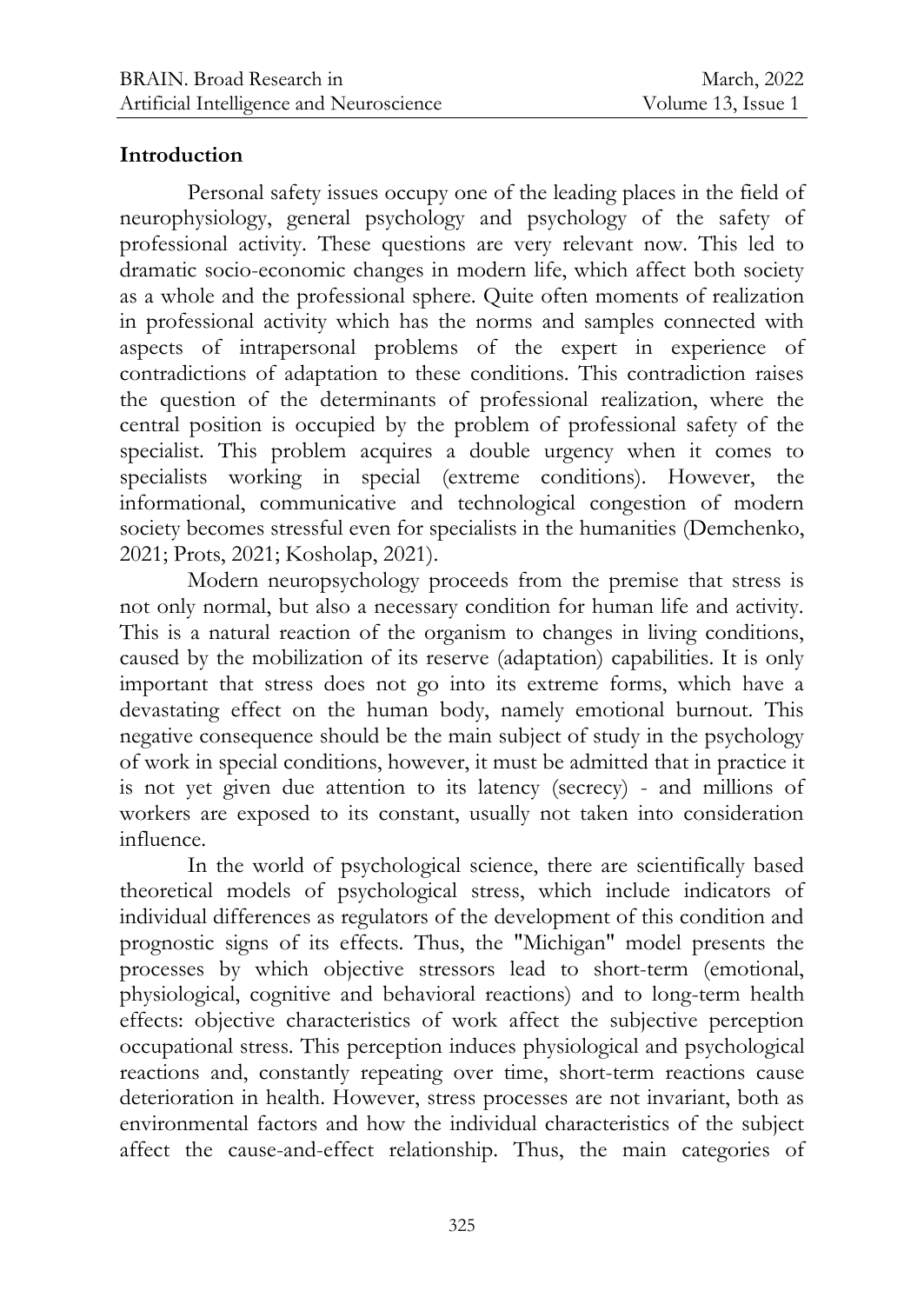indicators of individual characteristics of the subject, which affect the manifestation of coping strategies, include demographic factors, personal characteristics, professional expectations, preferences and satisfaction, skills of social interaction and organizational behavior.

In Ukrainian sources there are a number of concepts related to the characteristics of professional safety of the individual: professional adaptability, neuropsychological stability and stress (coping behavior), professional mobility, ability to work, professional maturity, professional identity, etc. They contain an understanding of the level of general readiness of a specialist for the corresponding professional activity (Drobot, O. 2012 & Markova, A. 1996, et al). Also and a significant number of studies have also been conducted in which the ratio of personal properties and requirements of professional activity was studied (Baklanova N., 1994; Bodrov B., 2001, et al.).

The professional activity of specialists in many fields in modern society takes place in difficult conditions, denoted by the concepts of "special", "difficult", "crisis", "stressful", "extraordinary", "extreme". In the modern psychological literature, a large number of works relate to different types of professional activities in special conditions: the activities of pilots, military specialists, law enforcement officers, firefighters (Myronets, S. 2002 & Popkov, V. 1999, et al). Consider such aspects of human activity in special conditions as features of extreme factors, functional mental states, psychological qualities of the person, indicators (Levi, L. 1989 & Markova, A. 1996, et al).

These works carefully take into account the general laws: in the special conditions of professional activity, the possibility of a person's work with the maximum benefit for society is determined not only by his professional training and purposefulness, but also by his resistance to emotional influences.

However, in Ukraine, the neurophysiological aspects of performing professional activities in special (extreme) conditions have not been sufficiently studied. In our opinion, its separation from a significant part of the available research will be able to inventory the most expedient and relevant theories for the present time and avoid various interpretations.

We will try to solve the main goal of the theoretical research using the methods of generalization, comparison, extrapolation to modern globalization conditions: to carry out the rethink the views of Ukrainian occupational safety specialists and exclude current scientific and effective theories. In our opinion, this will help to eliminate traditional mechanistic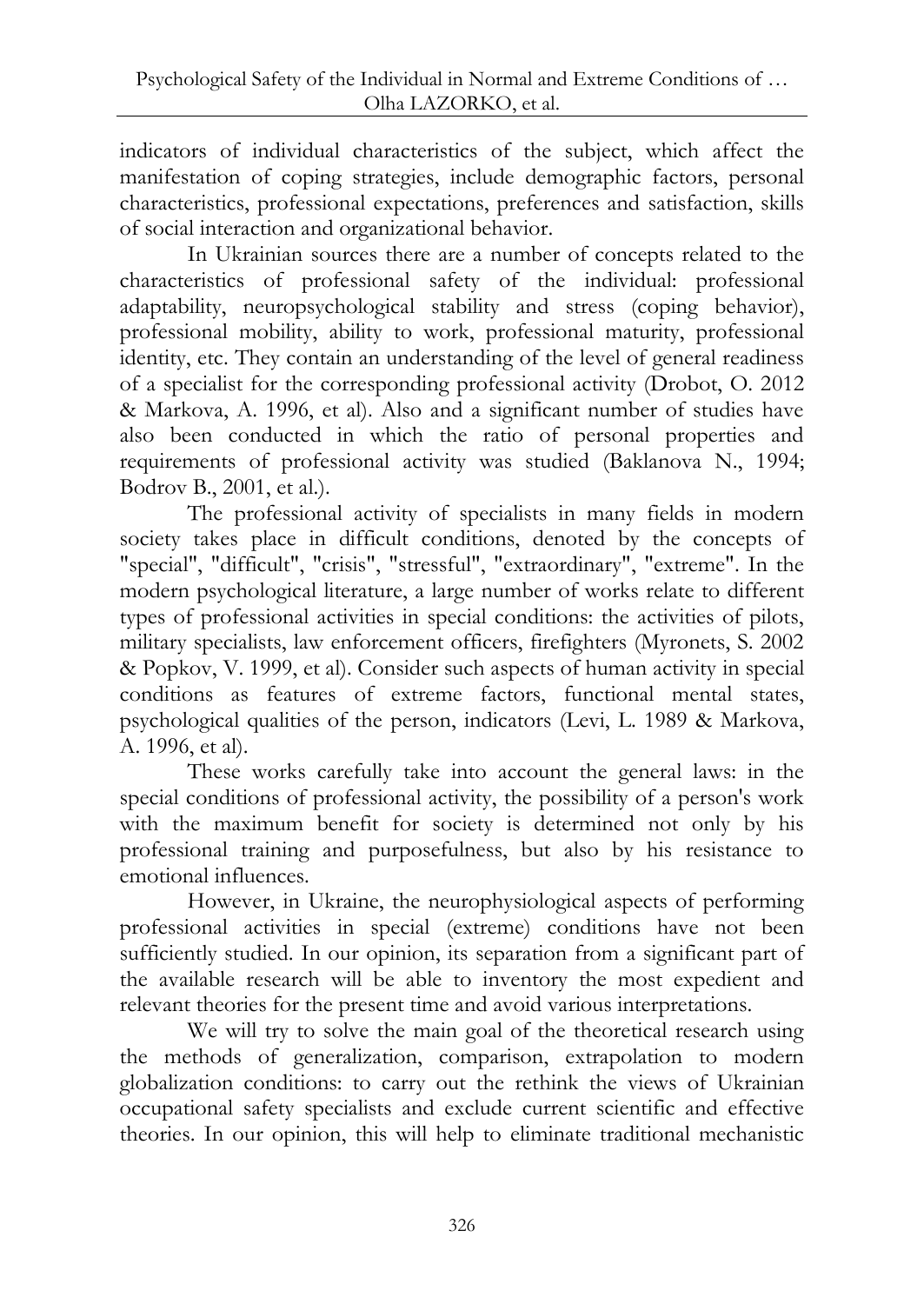approaches to human security and to establish a subjective and centric paradigm in the Eastern European security theory.

#### **Modern neuroscientific approaches to personal and professional safety**

Modern researchers are working to conceptualize the essence of personal and group occupational and household safety in the context of a globalized society, where "the external globalized and internal mentalized world are threats" (Kononov & Zhukov, 2020). The general essence of such a concept is in its structure: man - community - society - power international interaction. At the same time, personal safety is the main focus. Household personal safety is a process and a relative result of adaptation to the rapidly changing nature of society and the technogenic environment. Professional safety presupposes social and professional adaptation and specific competencies aimed at self-preservation, and at the highest levels of safety, it is necessary to form a system of collective, corporate safety, international cooperation and a discourse on non-use or "soft use of force" (Stefanov, Terziev, Banabakova, 2018).

We noticed that the issue of personal and professional safety in the studies of the 2000s is considered in the context of making non-standard, spontaneous, but expedient decisions in a situation of uncertainty. This has given rise to a number of interdisciplinary studies integrating neurophysiological and neuropsychological aspects (Kahneman, & Tversky 2000).

It is interesting that social security and professionalization are considered primarily through the adaptability of the subject and the nature of the subjectivity of a modern person: responsibility for oneself, mobility, stress resistance and high performance in the environment: a) specific, local stress or tension; b) the general informational and changing environment, which is stressful (Ivanov, Seryy, Yanitskiy, 2017). At the same time, selfregulation and social regulation of the mental state of the subjects of society is multi-level. However, it is important to maintain psychological balance in the current context (ordinary or spontaneous). A lot of professionally oriented and general psychological techniques of personal adaptation have already been developed through "awareness of one's own postmodern Ego," which mentally, verbally or technologically cooperates with the functional environment and other fundamentally equivalent "Ego" (Coan, Beckes, Gonzalez, Maresh, Brown 2017). Fortunately, in a postcolonial society, hierarchical social ties (vertical) are weakened and no longer "put pressure"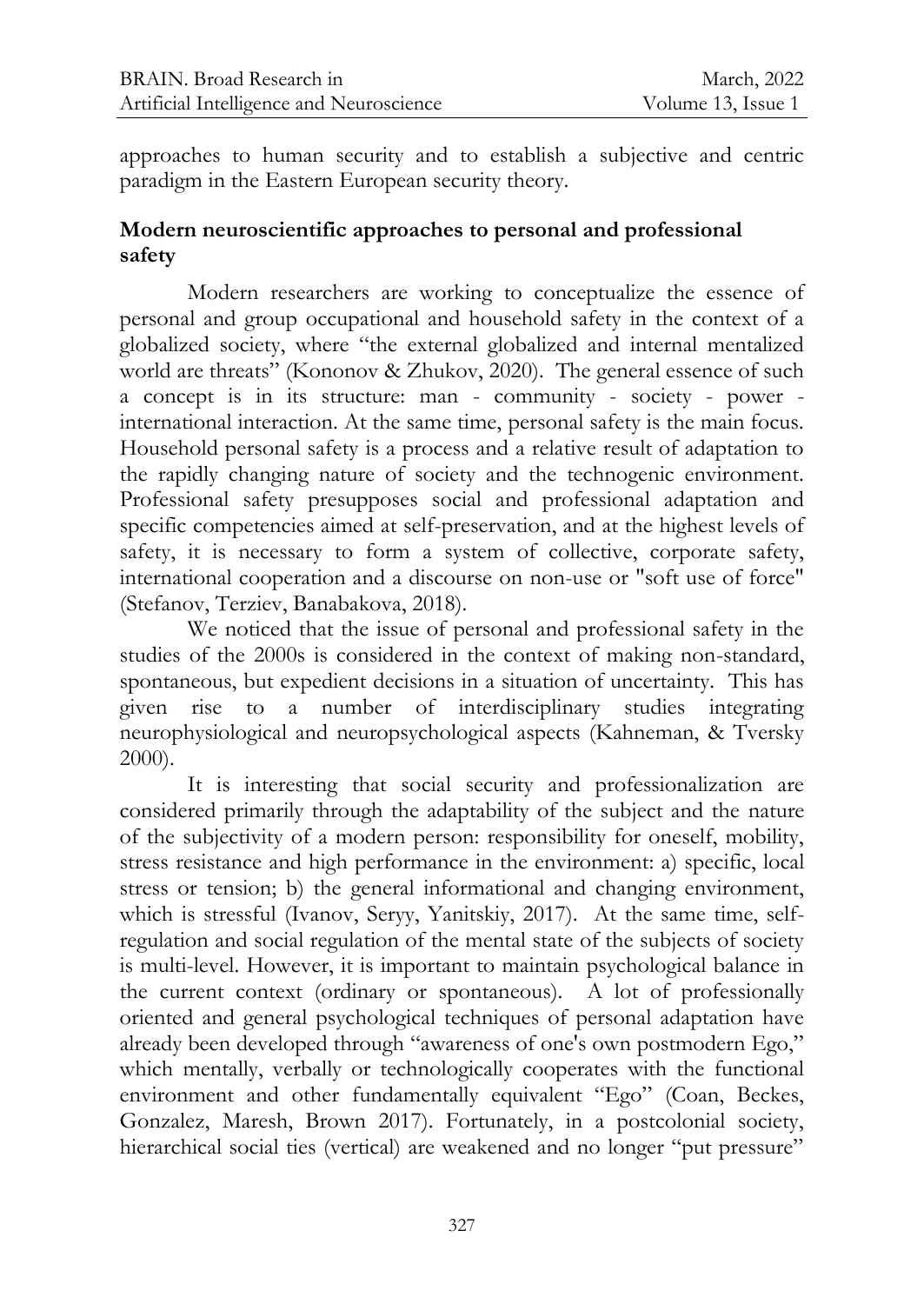on a person. Horizontal ties and interpersonal contacts are more important. Spontaneous communicative entry into a new social situation, while "more perceived social support corresponds to less brain tension" (Coan, Beckes, Gonzalez, Maresh, Brown, Hasselmo, 2017). Based on laboratory medical studies of fast autonomic and slow cortical emotional responses, the neurophysiology of the process of professionalization and adaptation to stress has already been described, McDonald (2017). From the point of view of natural sciences, this helped to substantiate the advisability of the formation of empathy, switching, the ability to simulate situations, enter into new communication, and make decisions. Psychology and practical methods of the professionalization process are based on this basis.

It is clear that in this article we are not talking about fundamentally dangerous professions, mentioning them only for a complete scientific picture. We are more interested in the issue of occupational safety in social situations, moral conflicts, where various preventive psychological tools of self-defense against stress can be applied (Shane, Bush 2015).

It is possible to consider the study of occupational safety in the social sphere in the framework of intersubjective dependence. Scientists have noticed that workers in the education, social sphere show a significant emotional reaction to directive, administrative instructions or situations of tactical failure. This determines the need to strengthen the subject position, responsibility and even change the values and beliefs of the participants in educational relations. At the same time, professional dependence presupposes overcoming the obsessive and protective mechanisms of professional activity, which are characterized by "the presence of social conformism, the absence of one's own position, the search for an authoritative leader" (Khusainova, Mishina, Shlychkov, Shlychkova, Redkina, & Yusupov, V. (2017). It is clear that the psychological safety of educators is closely related to the safety of the educational environment and maintaining a balance in an environment of constant interactivity, the presence of a management hierarchy.

Also, the "trusted professional activity" of teachers, doctors, social workers, on whom other persons depend, has a stressful potential. Currently using the newest term "professional activity that can be trusted (EPA)" (Wagner, Dolansky & Englander, 2018). Integration of the safe and professional competencies of such workers will allow solving the safety issues of a specialist and his client, but it requires changes in the curricula of assessment in education, medicine, and social support.

Another area of current research is the formation and forecasting of a safety culture. Recent sociological research and regression analysis of the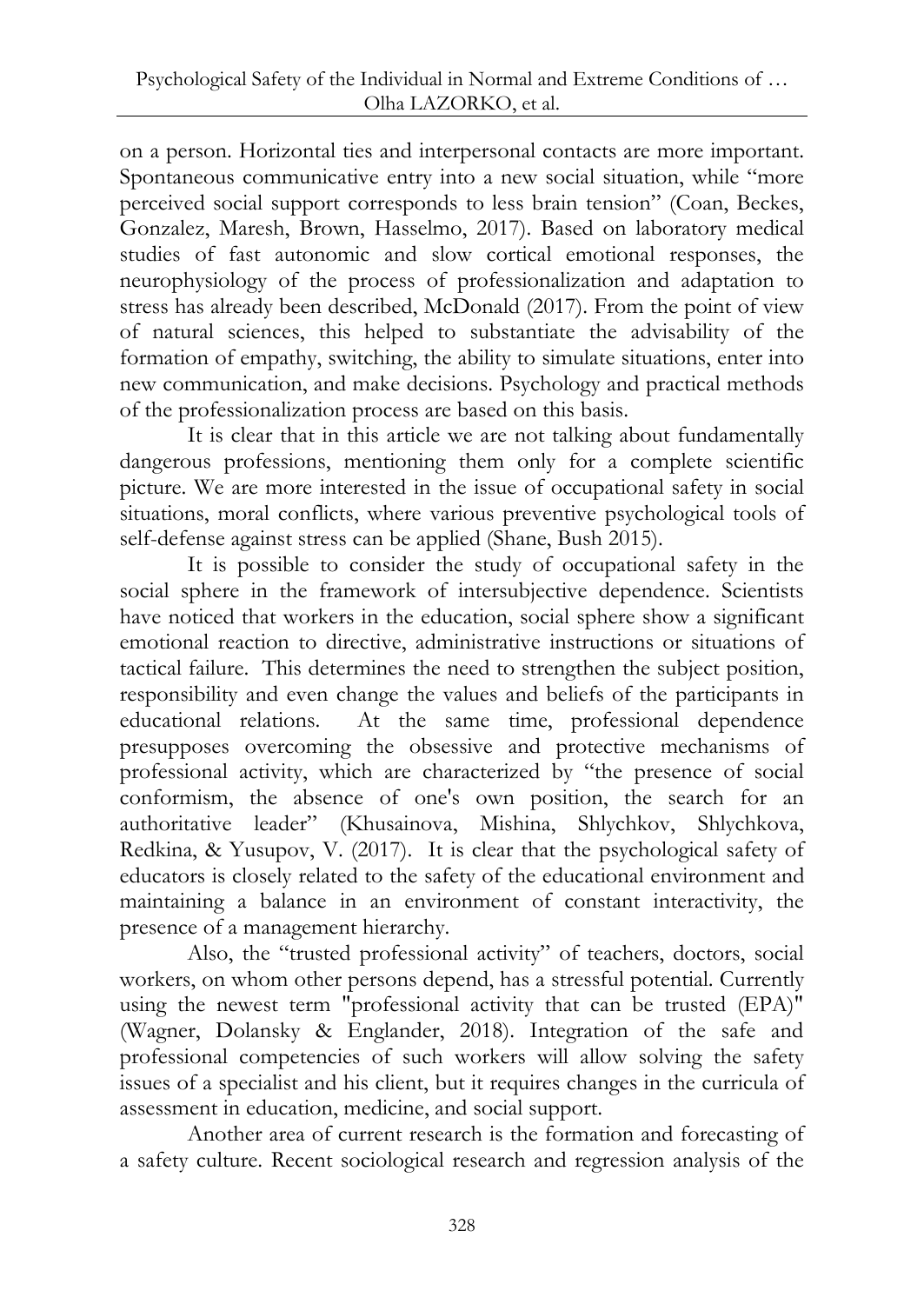management of workers' safety, the safety of the professionals themselves and their safety culture have determined that at the group level, a positive safety culture is determined by four factors: "safety informing by the chiefs of operations; concern for the safety of employers; and the coordination and regulation of safety by safety professionals "(Wu, Lin, & Shiau, 2010). To a greater extent, these observations relate to the service professions for the rendering of one or another type of assistance.

According to T. Stecker, within the framework of the theory of behavioral inhibition (Gray and McNaughton, ("The neuropsychology of anxiety", Oxford University Press, Oxford, 2000), educational strategies can be used to form and tempered cognitive functions and form the competencies of personal resistance, self-control, predictability and responsibility (Steckler, 2005). At the instinctual level, the neuropsychological nature of a person presupposes patterns of dominance and obedience, the ability to manipulate and the willingness to be controlled; avoidance of a stimulus and its affective or volitional overcoming. There is also a significant discrepancy in the gender, temperamental and phenotypic characteristics of the individual. However, the beginning professionalization is always associated with a number of psychological dangers. Currently, neurophysiologists and psychologists have proven that affirming one's own "Ego" reduces the level of subjective experience of stress, and the expectation of help and hope for social support does not contribute to professionalization and stress resistance in any profession (Sheinov, 2016).

Neurosociologists have also proved that the development of personal and professional subjective reflection and all types of feedback is an effective means of psychological safety, but such development should not be forced, but desirable. In this case, social or technological conditions become not obstacles, but rather attractors of personal development (Kazlauskiene, & Barabanova 2020).

Given this subjective-centered and reflective nature of occupational safety in neuroscientific research, the most valid views of Ukrainian scientists should be summarized, which can be applied in educational and psychological training of specialists.

## **Performing professional activities in normal and special (extreme) conditions**

Normal working conditions differ from special, extreme and superextreme working conditions. In our opinion, this difference lies not in the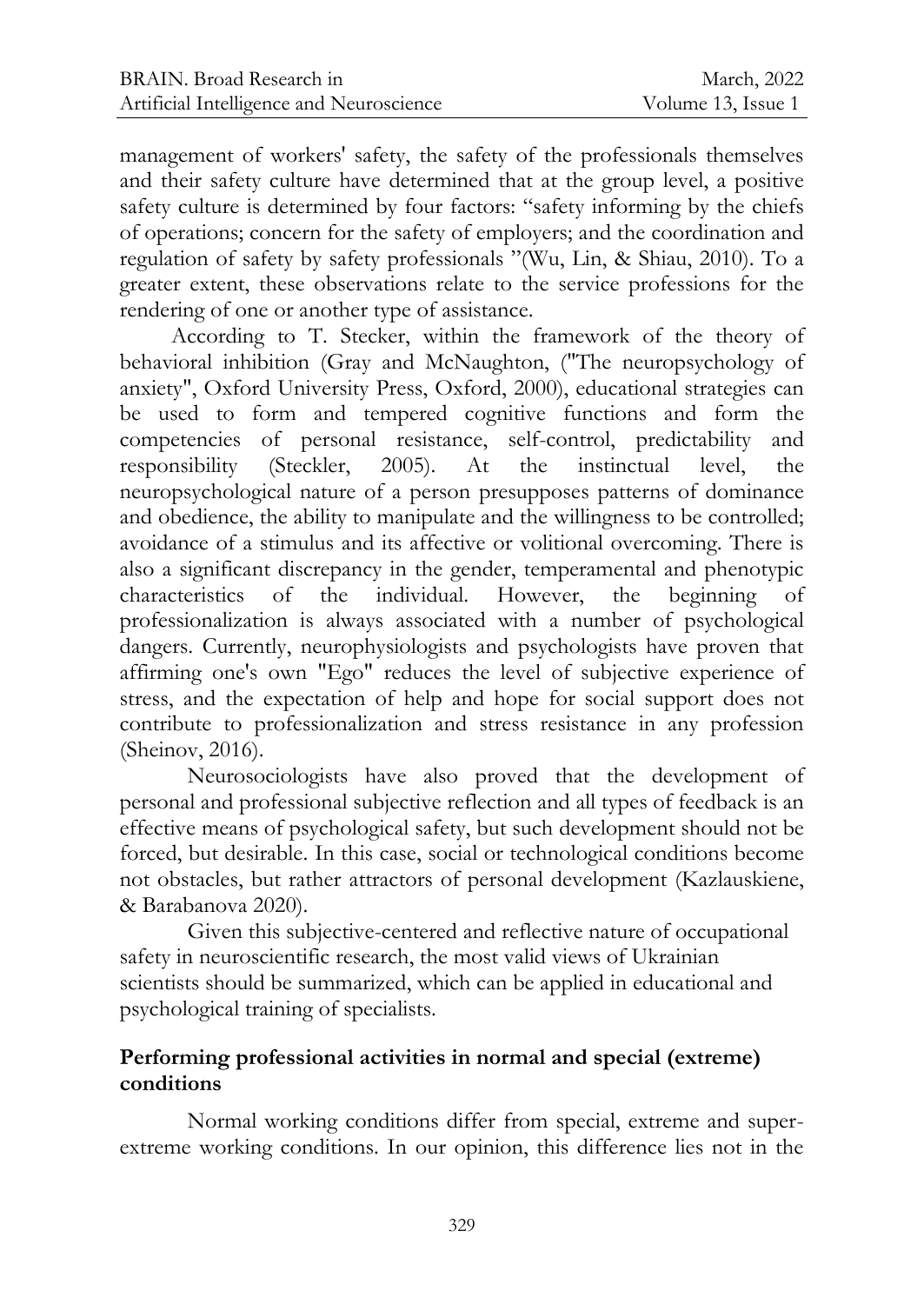presence of destructive factors, but in the frequency, duration of effect and quantitative characteristics of their intensity (power, effectiveness). "The category" special conditions of activity " is fair for those situations when the activity of a specialist is associated with an episodic, unstable action of extreme factors or a high perceived probability of their occurrence, while extreme factors do not have high power and intensity, and the emerging negative functional states are moderately expressed", Zaichykova T. (2003, p. 115-121). Special conditions include the conditions of activity in which situations may suddenly arise that are dangerous to the life of the subject of activity or people around him, Smirnov B. (2007). Moreover, the factors leading to the emergence of extreme situations, by their nature, can be both physical or chemical, and social, but their main feature is that they are unplanned (Smirnov, B. 2007 & Tytarenko, T. 2007, et al). The neurophysiological approach proves: the most important condition (component) of work in special conditions are emotions that arise under the influence of the reflection of reality, significantly affect the course of mental processes and, consequently, the effectiveness of human professional activity. The quality of emotions can determine the global forms of interaction of the subject with the environment and some parameters of activity associated with professional activities.

The activities of representatives of extreme professions are associated with permanent stress and expectation of danger. This is due to real or predicted conditions: work with life-threatening, high responsibility for decisions, performing complex functions, increasing the pace of activity, lack of time to perform expected actions, processing large volumes and flows of information; complicated factors of the working environment, the monotony of work in terms of waiting for the signal to extreme activity.

Activities in extreme conditions set high demands on representatives of risk group professions. Such people must be able to constantly monitor their condition, make quick decisions, adequately assess the situation, as well as be willing to give their lives in case of emergency. All this requires significant mental effort and psychological stability, Bondar G. (2007).

Representatives of risky professions are affected by a number of factors, each of which has a specific impact on the activities and behavior of the individual. However, in extreme conditions, we distinguish the following psychological and neurophysiological factors:

 while working in extreme conditions, three types of mental stress are noted - emotional, unemotional and mixed. *Emotional stress* arises under the influence of emotional factors that cause feelings of anxiety, fear, risk to life, etc. *Unemotional stress* appears in conditions with increased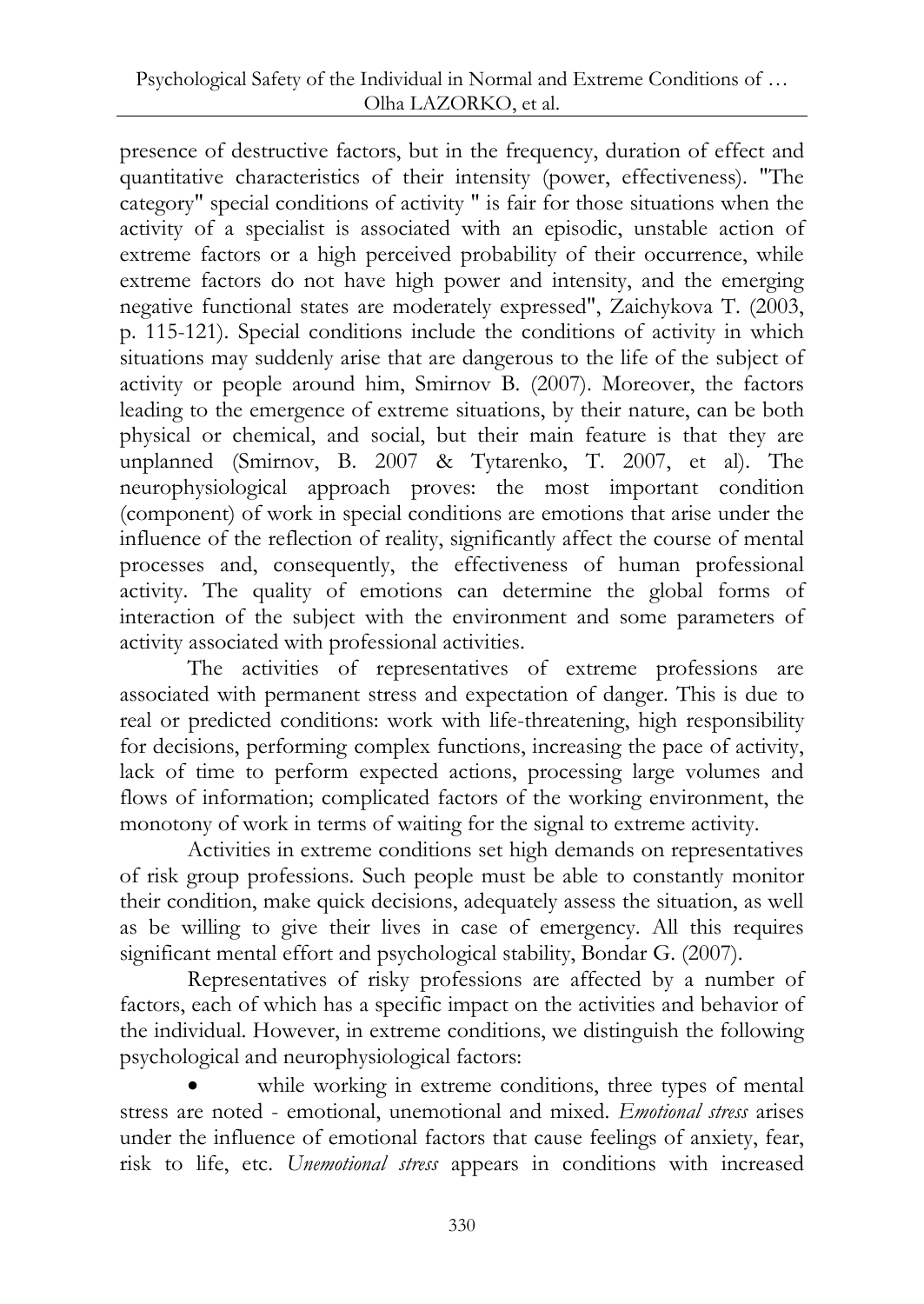requirements for mental resources and the motor apparatus. *Mixed emotional stress* is characterized by different "specific weight" of the emotional component in the overall stress structure and is most characteristic of different activities in extreme conditions:

 emotional working conditions cause rises and falls in a person's performance or decline, especially in strong emotional stress. In some cases, there is a loss of work skills;

 rises and falls in performance depend on individual characteristics, especially on the properties of the nervous system. People with a strong nervous system are more resistant to extreme stress. "Weak types" are more susceptible to super-powerful influences. Confusion is often observed in them and the reliability of work performance decreases;

 emotional stability and reliability of work increases if a person is familiarized in advance with the peculiarities of the activity that waits for him. On the other hand, you can get used to the extreme conditions of activity and this is known to representatives of risky professions;

 moral, volitional and other personality characteristics, especially the development of a sense of responsibility, play an important role when working in extreme conditions. To assess this quality in recent times in psychology use the term "personality reliability".

As you can see, the professional activity of representatives of extreme professions differs from other areas by long-term mental and emotional stress due to both the content and working conditions. These professions involve an increased risk factor, lack of information and time for reflection, the need to make an adequate decision, high responsibility for the tasks, the presence of unexpected obstacles. In such extreme working conditions, important factors are stress resistance and adaptability of the individual, in the absence of which the professional health of the individual may be impaired, Bondar G. (2007).

Wide socio-hygienic and psychological studies carried out in various directions show that the number of professions and types of work is increasing, during which workers experience psychological overload, V. Medvedev (2003). In our opinion, the bright representatives who operate in extreme conditions are emergency workers. The World Health Organization considers the professions of emergency services (fire service, police, ambulance, gas emergency service, etc.) to be the most complex professions, the activities of which are carried out in extreme or special conditions. These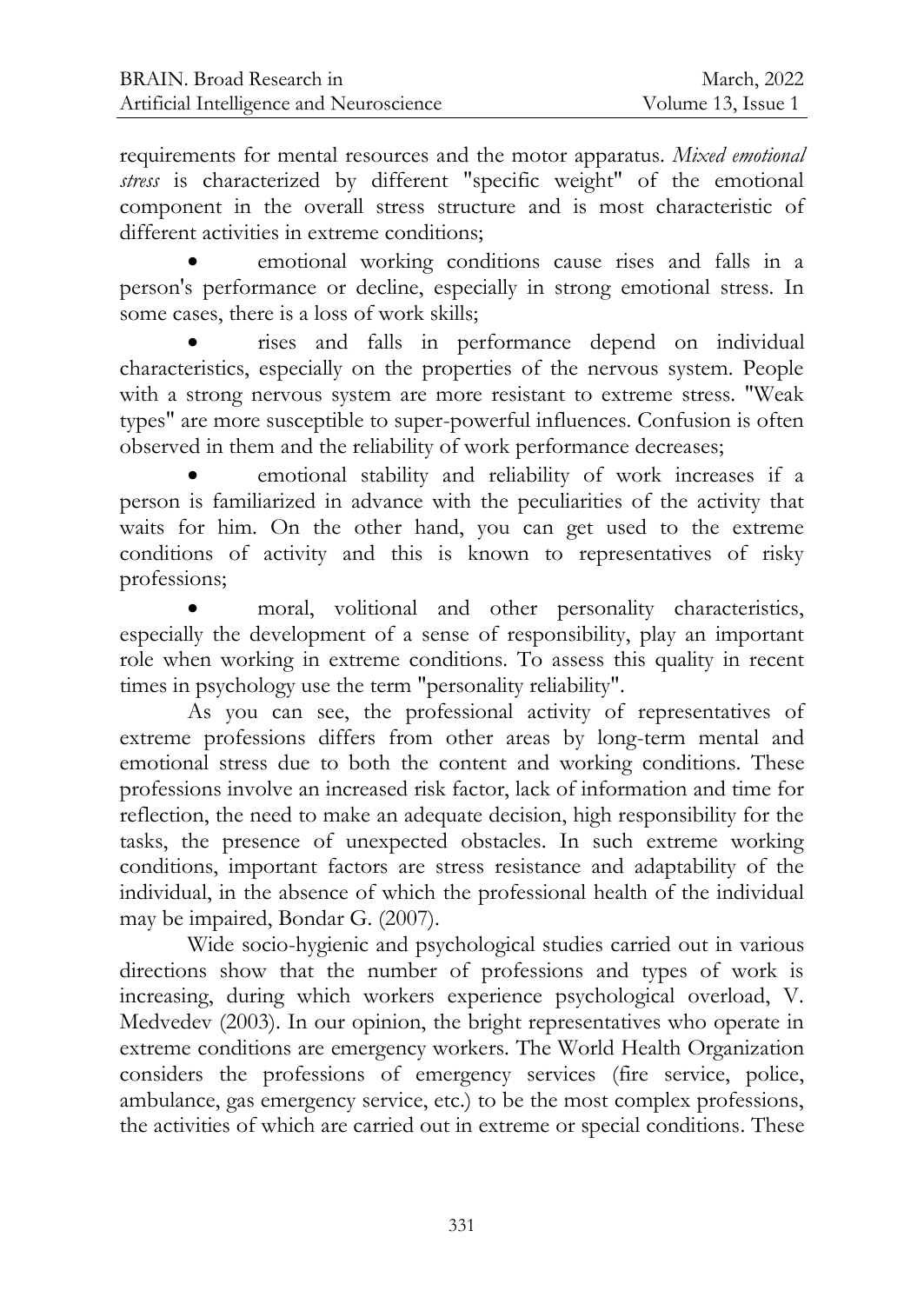conditions, from a psychological point of view, are characterized by strong psycho-traumatic factors.

Special working conditions set increased demands on the professional, are the cause of errors and disruptions in work, adversely affect a person's ability to work and health. Special conditions of activity are always associated with the impact of extreme factors or the occurrence of extreme situations. Depending on the degree of periodicity, the frequency of their occurrence and duration, they are distinguished:

1) the actual special conditions of activity, which are essential for those situations when the activity is associated with episodic actions of extreme factors;

2) extreme conditions of activity (as an extreme form of special conditions) associated with the constant action of extreme factors.

The essence of special and extreme conditions is such that they often exist objectively and are fundamentally impossible to change, which excludes the possibility of actively influencing them. The term "extreme factors" means such factors that are not indifferent to the body and cause maximum permissible changes in it. The external environment helps to identify the adequacy or inadequacy of the functional, mental capabilities of a person in the process of performing an activity.

Scientists argue that the negative factors of hazardous professions are, first of all, the physicochemical characteristics of the conditions of activity, mechanical actions (vibrations, overloads), acoustic influences, danger, often the occurrence of unforeseen, including emergency, situations; specificity, activity; a high degree of responsibility, fear of making a mistake or failing (Kosarev, 1998; Nikiforov, 2003). However, we are closer to the opinion of scientists who primarily influence the professional activities of "stressors" and "stress factors" (Leonova, 2000; Polyakova, 2008, et al.). Therefore, a person's work in special conditions is associated with neuropsychic stress, which is caused by the influence of various negative factors, while the physical possibility of a dangerous situation arising is potential and is determined statistically.

Some scientists suggest examining a person through the opposition statement: "a person's ability to adapt to a complicated reality - a person's desire to change themselves based on the development of their abilities as self-worth". The individual is constantly between the desire to change in order to adapt (that is, to adapt to the value set to it from the outside), to remain unchanged, and the desire to change in order to improve his values, to develop abilities, Symanyuk E. (2005). This idea reflects one of the most important principles of the systemic historical-evolutionary approach to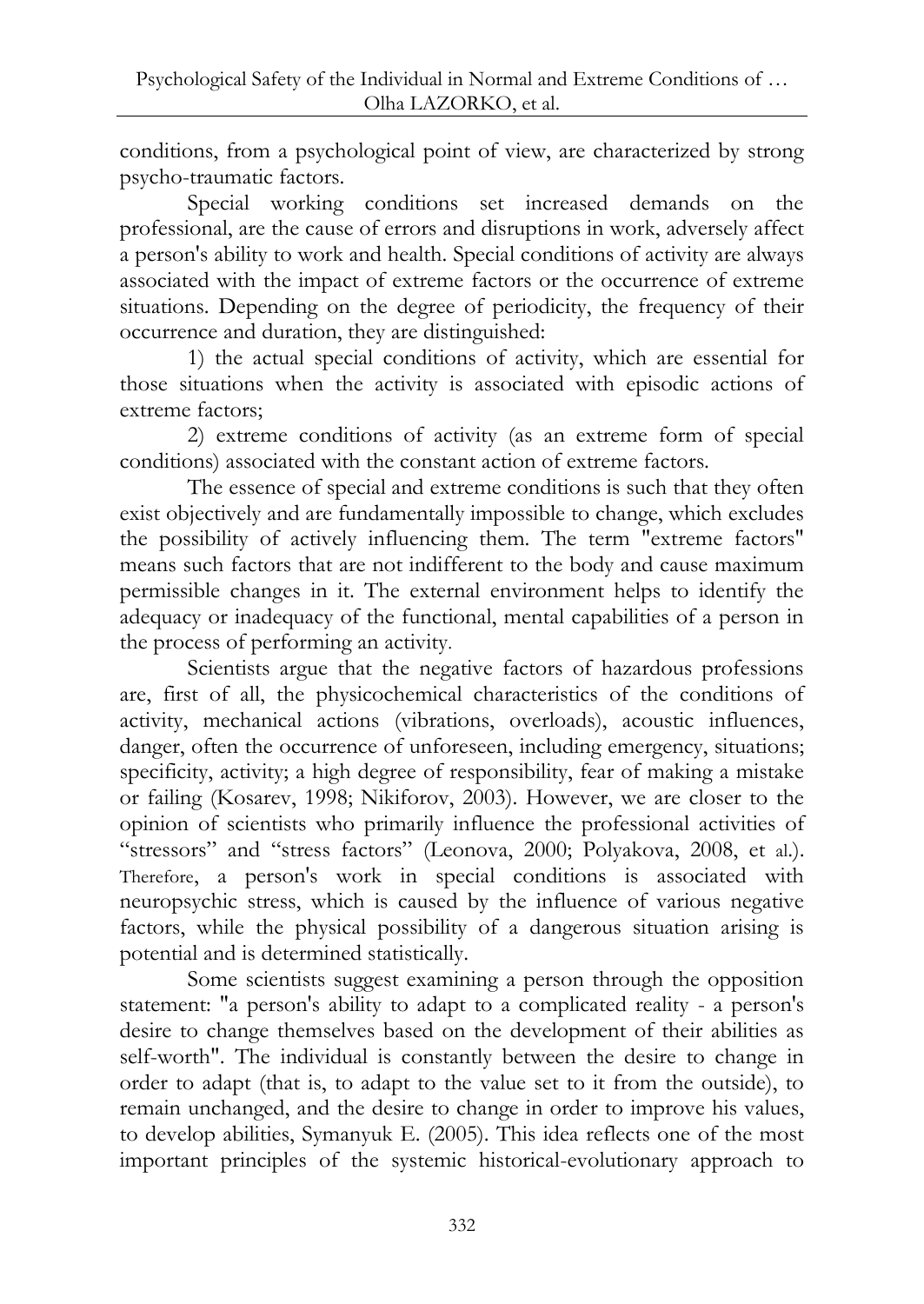understanding a person, according to which a necessary condition for the development of various systems is the presence of contradictions (conflict or disharmonious interaction) between adaptive forms of activity aimed at implementing the generic program, and manifestations of the activity of elements that carry individual variability (A. Leontiev 2004, S. Rubinstein 2005).

Sensualistic views of safety are closer to neurophysiological mechanisms of self-manifestation and the search for personal existence. For example, N. Grishina emphasizes that for people who work in special conditions, the meaning of life is professional self-improvement and the desire and ability to help people. For them, this is not limited to a range of narrow personal interests, but is expressed, in particular, in the desire to "prolong themselves" in the family and children. This understanding of the profession allows the specialist to mitigate the effects of stressful situations. At the same time, the influence of special working conditions on the understanding of life values by professionals is not so clear. It is noted that high tension often leads to deterioration of health, depression, N. Grishina (1997). Many experts who work in special conditions speak about the meaning of life as something unreal, Znakov V. (2005). That is, there is an alienation from meaning, meaning is not included in the world of a particular person. In N. Grishina's research (1997, pp. 76-81) groups of employees are distinguished by the nature of the influence of special conditions of activity on the formation of personality: the group of professional and personal maladaptation: special conditions of the profession are for the representatives of this group an unbearable test, they leave the profession; passive "adaptation group": characterized by "unstable balance" between the requirements of the profession and the level of their implementation; these people, to a certain extent, get used to the difficulties of the profession as a vital necessity and do not feel satisfaction with professional activity; group of active self-improvement: special conditions contribute to professional and personal growth. Self-improvement becomes the only process for them, there is an increase in the importance of professional activity to the level of the meaning of life.

We find the beginnings of the subject-centric approach in the adaptation theories of Ukrainian scientists. There is a significant amount of work on the problems of human life in special conditions that depend on changes in the environment under the influence of various extreme factors. Most of them concern the main provisions of the theory of adaptation, which is considered as a process by which the optimization of human functioning and balance in the system "man - environment" are achieved. There are several forms of manifestations of the phenomenon of adaptation,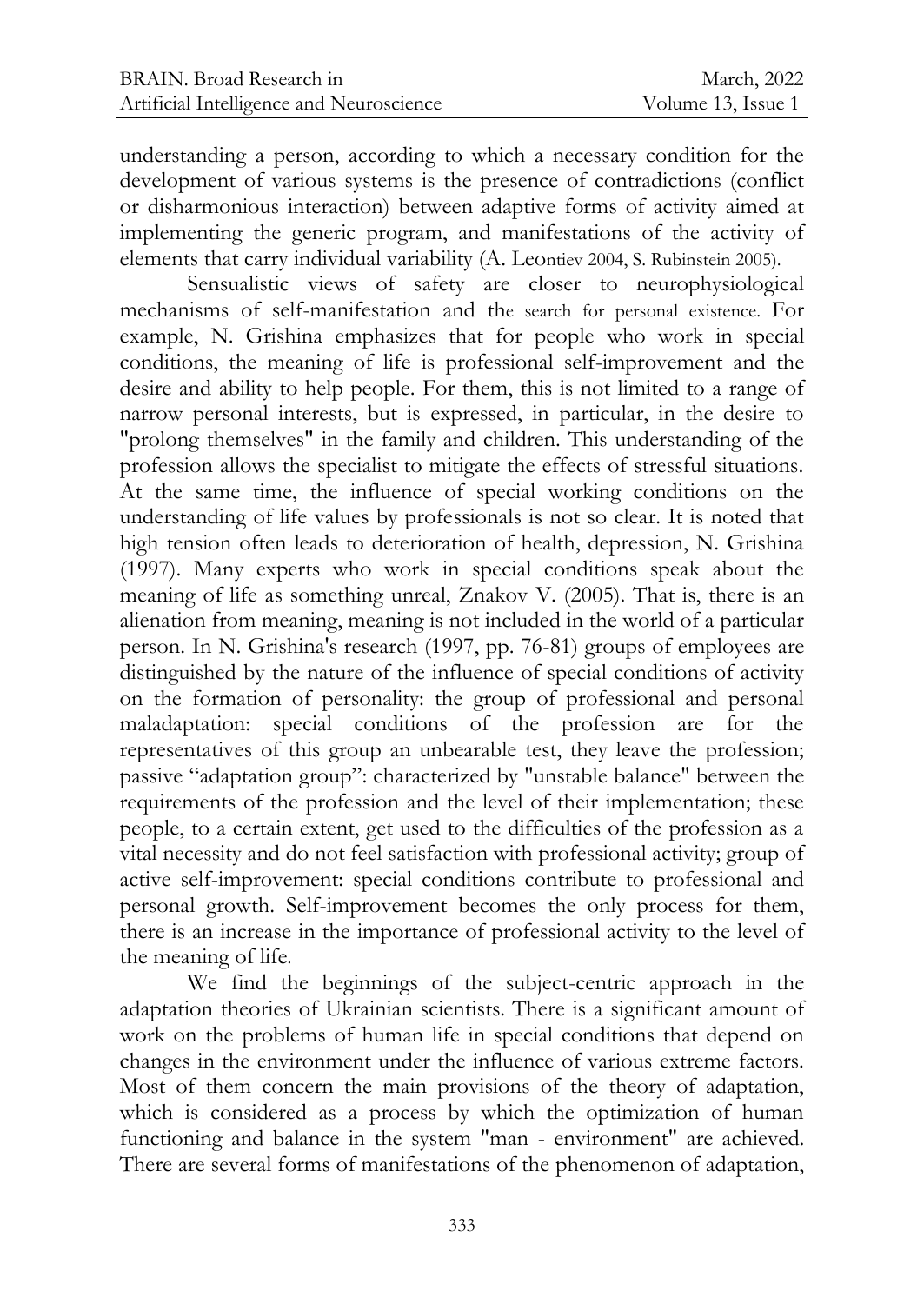which make it possible to consider adaptation as a dynamic formation, a direct process of adaptation to environmental conditions, on the one hand, and as a property of a certain living self-regulating system, determines its resistance to environmental conditions and presupposes the presence of a certain level of development of adaptive abilities - on another. In general, the wider the adaptive capabilities of the individual, the more likely the normal functioning of the body and the effective performance of professional activities for the actions of various psychogenic factors.

## **Human activity in special conditions, which is associated with neuropsychic stress**

One of the most unfavorable factors in professional activity is mental tension, which can turn into a long-term destructive neurophysiological state. It is noted that a person's mental tension arises as a result of difficult conditions of activity, conflicts, anticipation of adverse developments and is accompanied by feelings of discomfort, anxiety, frustration. As already noted, special conditions are created by various factors due to specific features of the external environment, the nature of the activity performed, the properties of information flow to a person. Each of these factors has its own specific impact on human activity and behavior. However, there are general patterns inherent in the activities that take place in special conditions. One of these patterns is mental stress as a consequence of working in special conditions is to anticipate an unfavorable development of events and is accompanied by a feeling of discomfort, anxiety, frustration.

In Ukraine, there are three types of mental stress in the process of professional activity in special conditions: emotional (affective), unemotional (operational, business) and mixed, Smirnov (2007). *Emotional tension* arises under the influence of emotional factors that cause feelings of uncertainty, anxiety, fear and other negative emotions. It can appear before the start of the activity, as well as directly in its process. The emergence of emotional tension is associated with a dynamic mismatch between the objective significance of the situation and its subjective assessment and the emergence of related negative changes in physical and mental functions. This is the type of tension that is least aimed at performing activities where the body's defense reactions are of great importance. *Operational tensions* arise in conditions that place increased demands on a person's mental resources and musculoskeletal system and not associated with danger or other serious consequences, the thoughts of which would make a person worry in advance. This tension increases gradually as a result of complex work. It should be noted that this distribution of types of mental tension is quite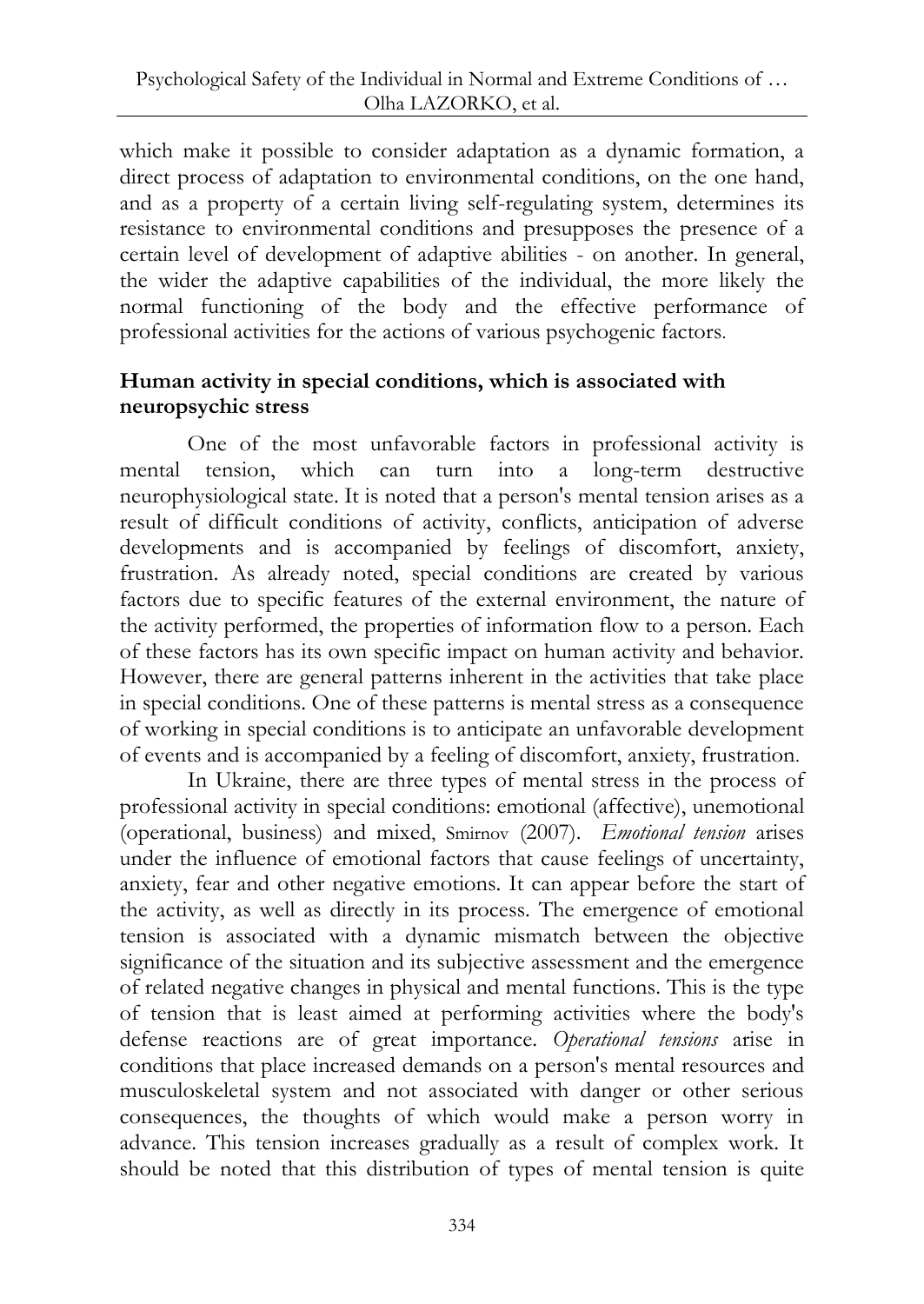conditional, because any activity is always associated with emotions and under certain conditions, operational tension can develop into emotional. Therefore, the most characteristic *mixed mental tension*, characterized by different significance of the emotional component in the general structure of tension and is the most characteristic of different activities in special conditions.

Traditionally, activity in special conditions is studied by analyzing the relationships of three parameters: external factors of activity (characterized by the presence of extreme factors); internal factors of activity (interdependence of psychological states and personality traits); indicators (results) of activity, Smirnov B. (2007). In our opinion, in this triad, the question of the subordination of external (objective) and internal (subjective) factors or, in other words, the conditions of activity is quite important. External factors of activity are determined by objective factors of existence (noises, vibrations, radiation of different origin, temperature conditions, the presence of radiation, etc.) and professional factors proper (monotony of work, continuous activity, the presence of extreme factors, deficit or overload of information, etc.). It should be noted that the separation of these factors is rather arbitrary, usually it is rather difficult to separate them from each other.

Human activity in special conditions is often accompanied by *stress*, which is a neurophysiological state of man that occurs in response to various extreme influences. These actions are called *stressors* or *psychogenic factors*. Since stress is most often associated with activity, with the emergence of certain emotions, these factors are often also called emotiogenic, Smirnov B. (2007).

In our opinion, depending on the type of stressor and the nature of its impact on humans, physiological and psychological stress can be separated. *Physiological* is the direct reaction of the body to the effect of a uniquely defined stimulus, usually of physicochemical origin. *Psychological stress* is characterized by the inclusion of a complex system of mental processes that mediate the effects of stressors on the human body. Analysis of such states often occurs using different variants of the term "tension". Physiological manifestations of this type of stress are similar to those described above, but the range of psychological and behavioral changes is wider. The most typical of them are changes in emotional reactions, in the motivational structure of activity and the course of various mental processes. *Psychological stress* is divided into three types - informational, emotional, communicative. *Information* occurs in conditions of information overload and sensory hunger. In the first case, a person does not cope with the task, does not have time to make the right decisions at the required pace, in the second,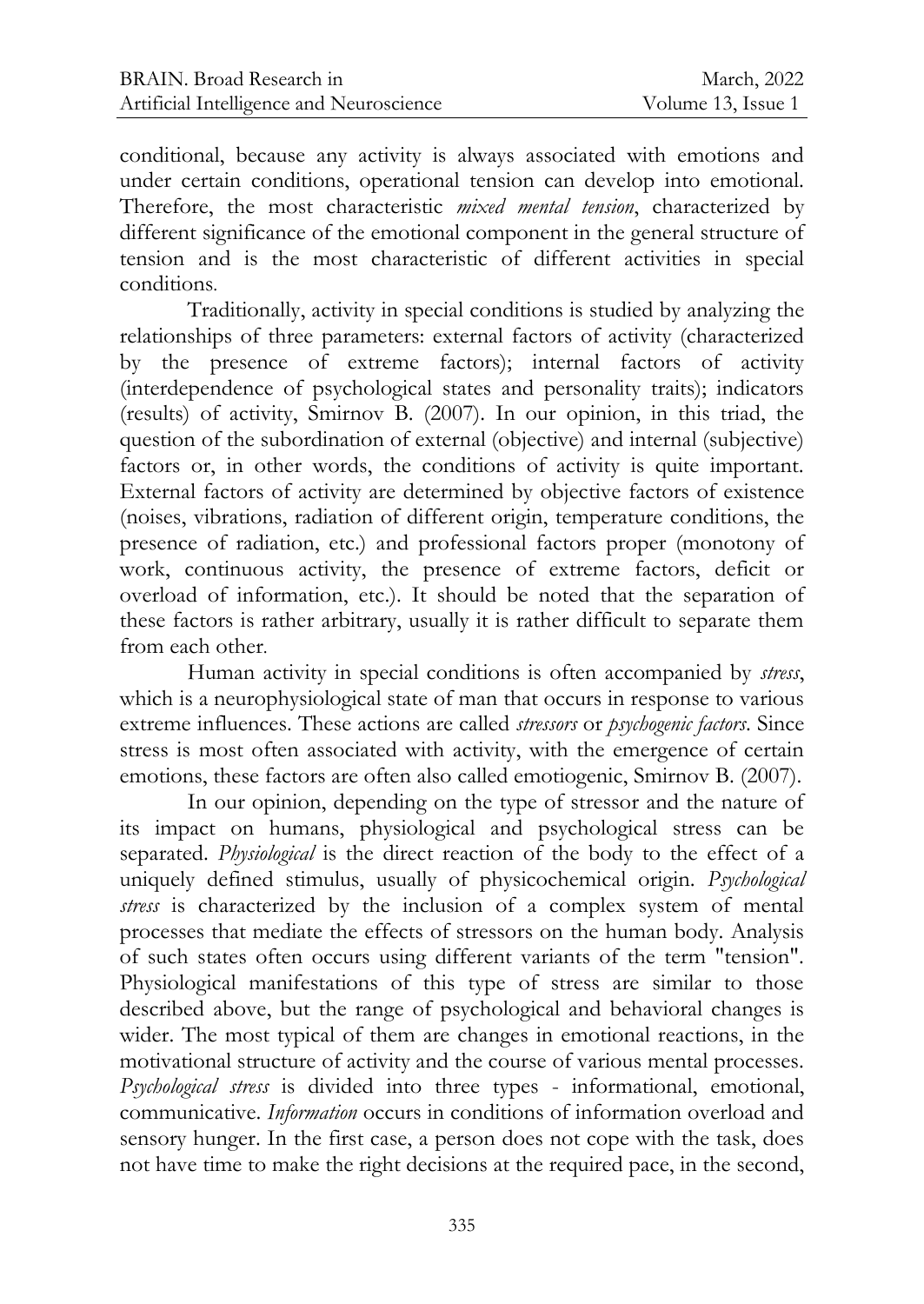she is definitely underloaded with information, and also causes a number of negative phenomena in her (boredom, loss of interest in work, apathy, etc.). *Emotional stress* manifests itself in situations of threat, insult, threat, anxiety, etc*. Communicative stress* is caused by real communication problems and interpersonal interaction in a team. At the same time, such a distribution of types of stress is rather arbitrary. The differences are in the nature of the stimulus (stressor), the conditions of its occurrence and the level of the corresponding reaction of the organism. According to the impact on humans, stressors are divided into physiological and psychological. *Physiological stressors* are caused by excessive physical activity, painful stimuli, influence of low and high temperature, etc. *Psychological stressors* are factors that act on their semantic meaning: threat, insult, danger, information overload, lack of time, peculiarities of communication, etc.

According to its neurophysiological essence, stress is manifested in the general adaptation syndrome as a necessary and useful autonomic and somatic reaction aimed at adapting the body to new living conditions. That is, stress, from a physiological point of view, is an adaptation syndrome and is a non-specific reaction of the body to influences of various origins that go beyond the normal range. At the same time, the norm is strictly individual for each person and is limited by the upper and lower frames. G. Selye (1982) proposed to distinguish between two *types of adaptive resources of the human body under stress* - level and deep adaptive energy. Surface resources of the body are activated in a stressful situation "on demand", they are quite easily restored, for example after rest. If there is a recovery of psycho-energy (adaptive) resources, the body is not in a state of disease. Surface adaptive energy is restored due to the deep restructuring of the homeostatic mechanisms of the body, which is mobilized through adaptation. Activation of deep adaptive energy begins when a person is in a stressful situation for a long time and when it spends "surface energy resources". Depletion of deep resources irreversibly leads to depletion of the body and emotional burnout, G. Selye (1982).

The process of overcoming an emotionally tense situation depends on a person's mental state: he is in a vigorous state and is confident that he will overcome the situation; a person has some doubts about his own ability to cope with difficulties, but he does; the person is not self-confident and tries to compensate for it by other means or forces (outside help, reduction of mental stress due to change of own attitude to the situation, etc.); a person with sufficient functional readiness is mentally depressed and unable to overcome difficulties. The effectiveness of overcoming an emotionally tense situation depends on the level of depletion of emotional-volitional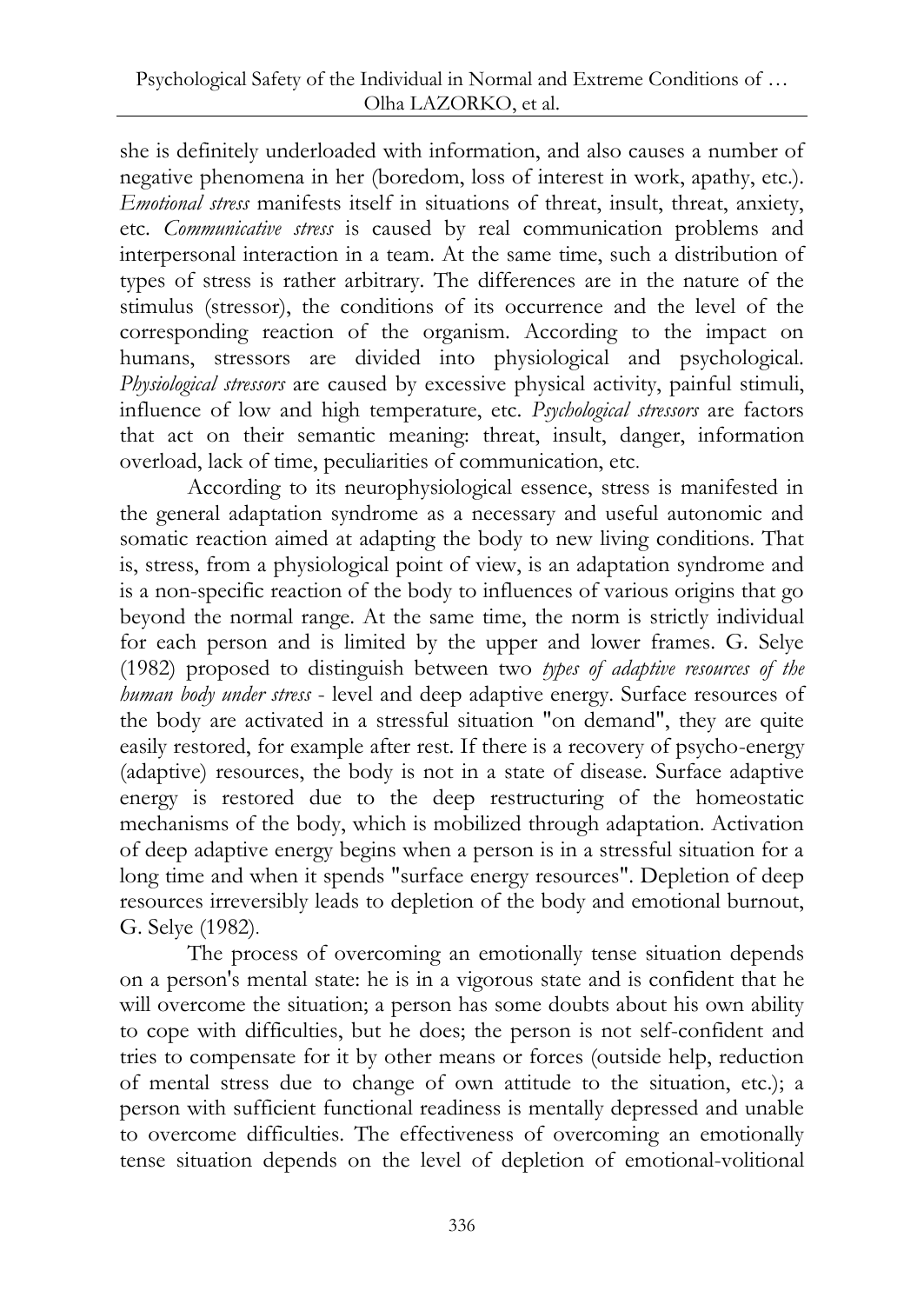efforts: minimal depletion of efforts, which allows you to overcome the situation and does not require significant time for recovery (not strengthening of efforts, namely recovery), moderate depletion of forces, which leads to stress, and in further - to depression; excessive exertion that causes to psychic trauma.

The main characteristics of the personality in emotionally tense situations are the difficulty in overcoming obstacles; the problem of choosing the right solution; awareness that being in a socially difficult situation is a chance to express yourself, and this causes excitement; a state of constant reflection; feeling of a certain need and impossibility of finding one's place in the situation; feelings of fear and insecurity, but in further analysis of the situation the ability to find a positive solution that gives a sense of satisfaction feeling uncomfortable and worried about what will happen; a sense of self-confidence in overcoming the situation; trying to gain the support of others; under conditions of urgency of the decision of a situation at first there is a confusion, and then - concentration.

Qualitative performance of professional activity in such conditions depends not only on the general and special training of experts, but also on degree of development in them of a number of nonspecific psychological and psychophysiological qualities. The professional activity of representatives of emergency assistance is the most stressful (in psychological terms) among the types of social activity and belongs to the group of professions with a large number and intensity of stress factors, which, in turn, sets increased demands on *personal* characteristics as *internal conditions of activity*. There are many classifications, but most researchers distinguish among them such as the level of general intelligence (intellectual and cognitive flexibility, general awareness, practical thinking, coordination, planning); level of personal stability (reliability, resistance to stress, selfconfidence, responsibility, communication skills); lack of tension, anxiety and psychopathological symptoms; psychodynamic properties (neuroticism, extroversion-introversion, type of autonomic self-regulation).

Psychological and psychophysiological qualities are based on the fundamental patterns of human adaptation to activities in extreme conditions. Mental adaptation is of direct importance for the analysis of the features of the functional state of persons who perform activities in emergencies, as well as those who experience their effects. Persons who are well adapted to "everyday" life, but have little adaptive capacity, are primarily prone to breakdowns that affect professional health. Factors of human individuality, which determine the reliability and efficiency of work are especially evident in the conduct of psychophysiological research among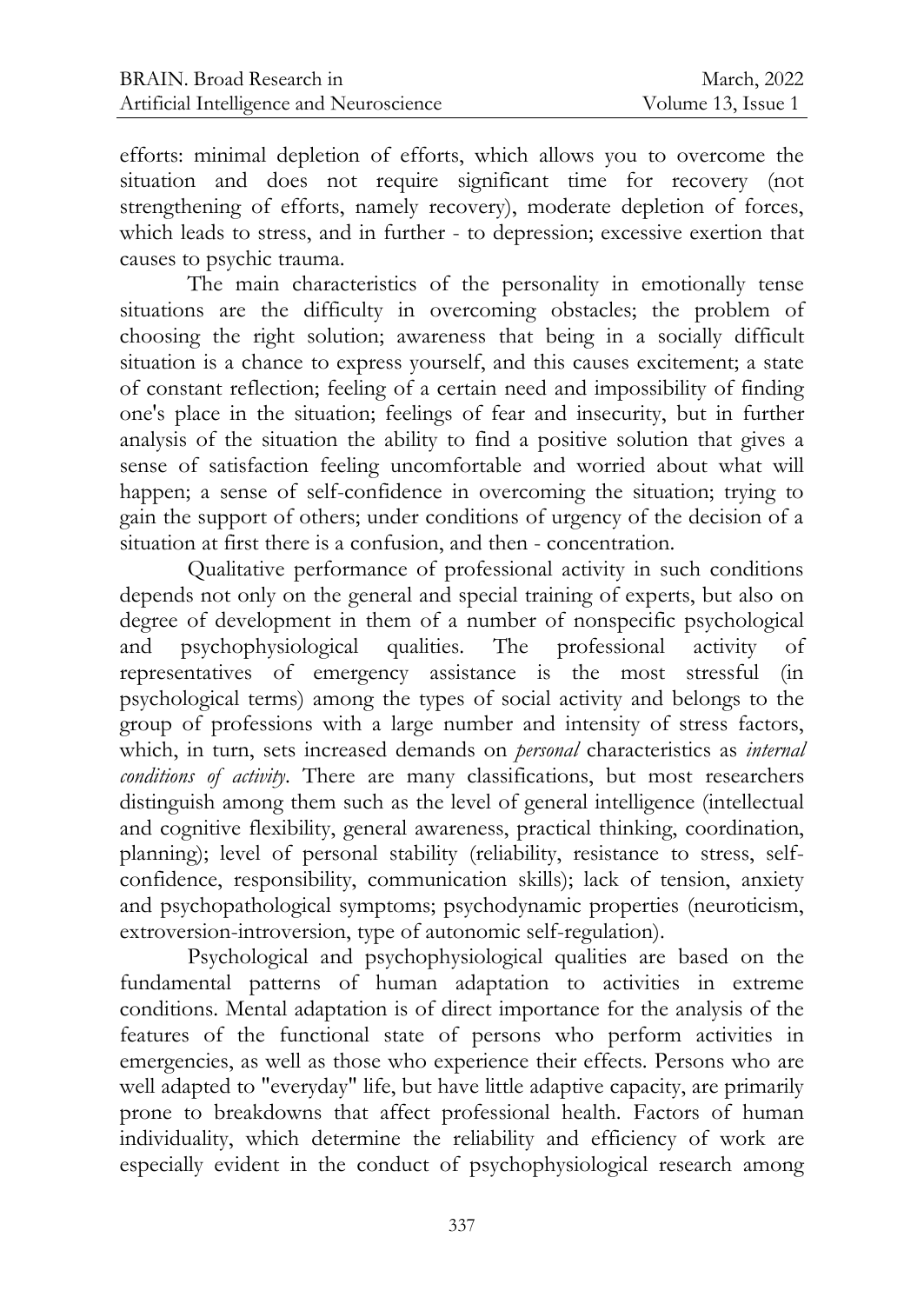professionals who work in conditions of increased threat to life and health from adverse environmental factors and activities.

Under the influence of external factors and depending on personal characteristics, a person develops certain mental states. They are quite diverse and their integral characteristic under certain conditions of activity is called the functional state. The functional state is a characteristic of a person's states according to the effectiveness of the functions performed by it, the body systems involved in this according to the criterion of reliability and internal value of activity. The main *types of functional states are* 1) a state of operational calm, which is characterized by a person's readiness to perform activities, but does not reflect its specifics; 2) the state of adequate mobilization, which characterizes a person who has already joined the activity; while the changes occurring in the human body are adequate to its activities; 3) a state of dynamic inconsistency, which occurs when the body's response is inadequate to the load or the necessary psychophysiological responses that exceed adequate human capabilities.

Regarding the result of activities in special conditions, it is evaluated by quantitative and qualitative indicators that determine its quality, productivity and reliability. *The quality of a person's professional activity* is characterized not only by the system of its various indicators (infallibility, accuracy, timeliness of work, etc.), but also by its various types, which are determined by the leading goals and evaluation criteria. The study of the quality of professional activity as its infallibility, accuracy and timeliness of work and psychological reliability as the stability of mental activity under the influence of extreme factors is fundamental, especially when studying various forms of human activity in terms of adaptation to complex environmental conditions (Oboznov, A. 2003 & Chebykin, A. 1989 et al). *Professional productivity* provides an opportunity for activity, choice, responsibility, gaining positive experience during professional activities, as well as the formation of value orientations that determine the level of personal activity and focus (Korolchuk, M. 2002 & Malkova, T. 2014, et al). These theories directly correlate with the views of foreign scientists regarding *professional reliability* and are responsible for adequate methods and techniques of self-regulation, the level of formation of regulatory systems of different levels and the degree of adequacy of ideas about their state and psychophysical capabilities (Lager, 1974 & Park, 1987, etc.).

In these characteristics of activity in special conditions, the main attention is paid to manifestations of professional reliability, which is mainly considered in the framework of the activity of a person-operator and is determined by the degree of erroneous actions or their absence, the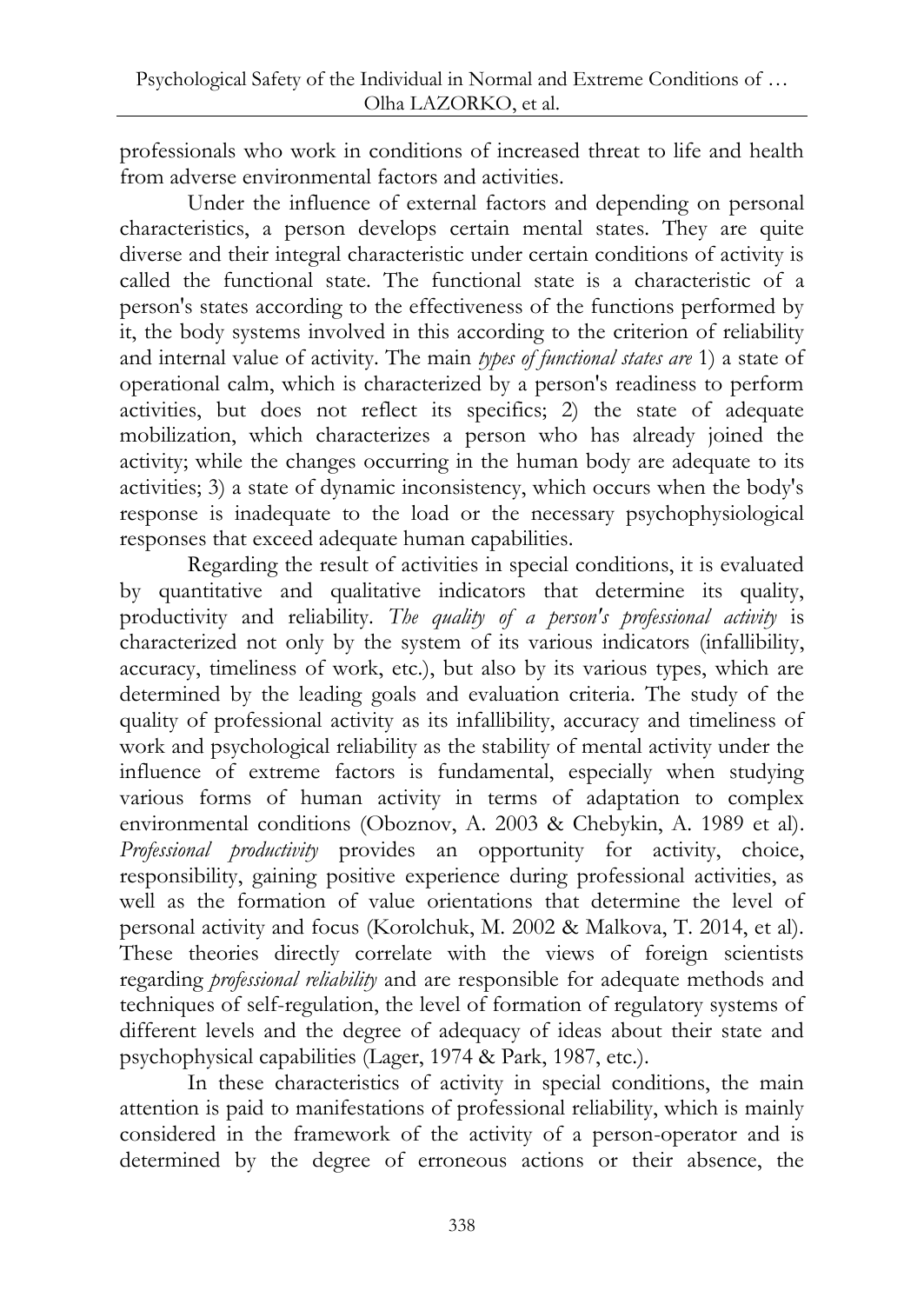probability and sequence of their occurrence, Chebykin A. (1989) or through the category of person-operator performance, in which it is defined as the property to maintain stable performance in certain modes and conditions of work, Venda V. (1983). Such definitions are focused on the internal, potential and ability of a person to provide it, but they do not fully disclose the specificity of this concept from the point of view of procedural (stability of functioning) and *effective* (reliability, faultlessness) characteristics. The most complete definition of reliability is found in the work of E. Mileryan: "... a state of operability in which the operator ensures accurate, efficient, errorfree, optimal, timely and successful performance of all functions assigned to him, both in optimal and in extreme working conditions", E. Mileryan (1974, p. 14). Therefore, reliability of activity is provided by mental reliability which criterion is stability of mental activity in various degree of mentally strained professional situations. The basis of mental reliability - the development and stability of the system of self-regulation of arbitrary human activity, which is manifested in the ability of the subject to maintain the quality and effectiveness of individual self-regulation in psychologically stressful conditions.

Characterizing the content of the professional norm, it is necessary to dwell on the psychological interpretation of the norm in the study of psychological phenomena, which is presented in detail in the works of G. Ball (1990). Based on a wide range of interpretations of the norm, the scientist characterizes it as a socially defined basis within which a certain activity is built (or should be built), i.e. the norm of activity is a socially determined model of a component (result, means, method, etc.) or system such components. Based on the fact that each rule has a modality and range of action, it should be emphasized that it is a professional rule that defines a clearly regulated course of action. But the main figure in their observance is a person who, according to M. Rozov, is at the same time "an actual or potential participant in a large number of regulatory systems", Rozov M. (1984, p. 181). The point is that a specialist, in the course of professional development, modifies the norm with his own knowledge, skills, and especially attitudes and motives. Therefore, such refined norms, manifested in the professional activity of a specialist, become personal norms, in which the manifestation of the interaction of the early "internal moral instances" of a person with his acceptance of real social requirements is clearly traced.

With the help of these indicators there is a comparison of the result and the purpose of the activity. There is a complex dialectical connection between the efficiency of activity and the functional state: arising and developing in activity, the functional state has a significant, and in extreme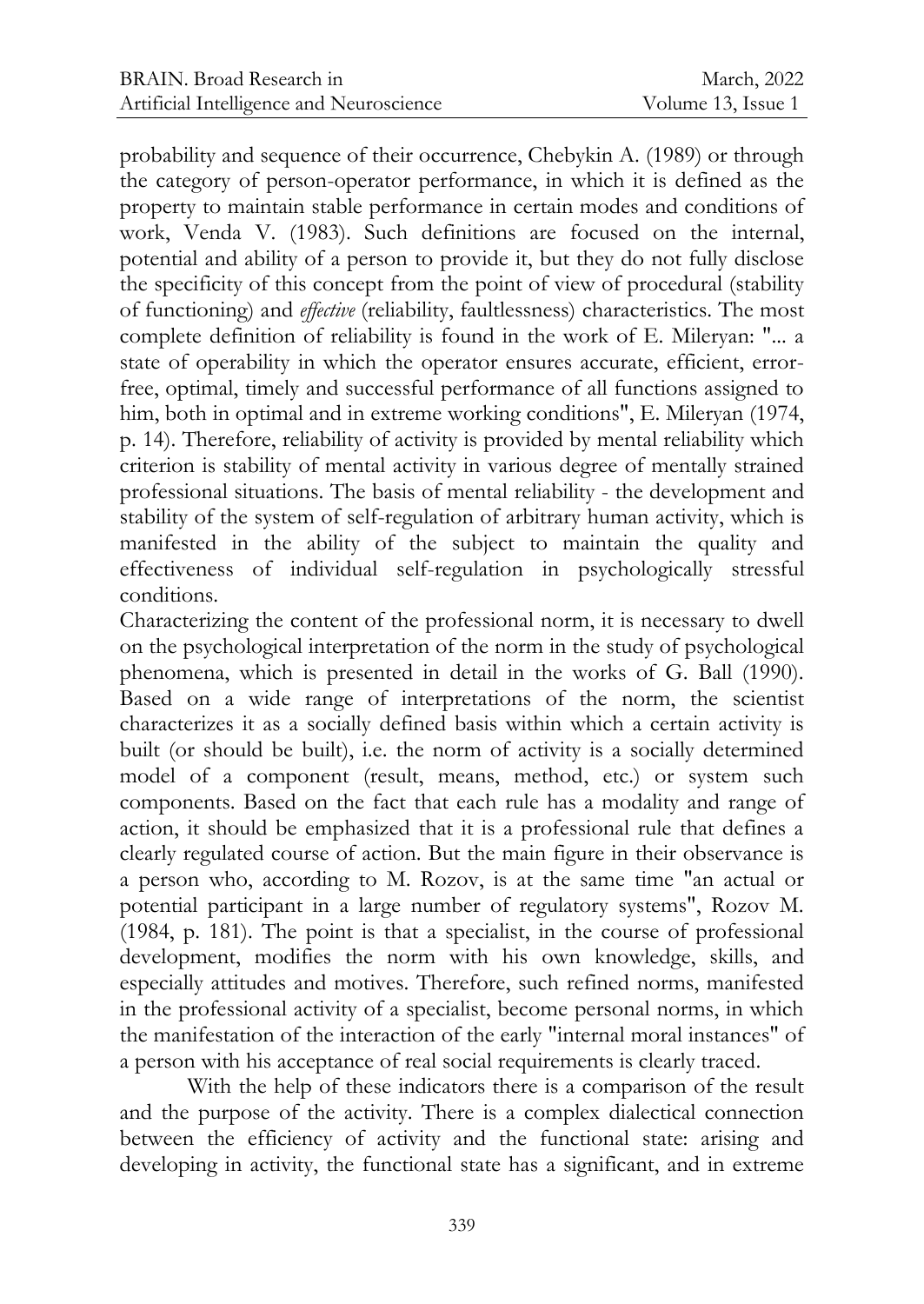situations - a decisive influence on the characteristics of activity. Thus, the performance of professional functions of representatives of the most disgusting professions is often combined with a danger to health and life. The emergence of unforeseen situations, and often the need to overcome difficulties is usually the norm of professional activity.

# **Conclusions**

Thus, the analysis of the problem of studying occupational safety in special conditions of activity actualizes the issues of studying neurophysiological and psychological personal and subjective determinants, which ensure the activation of productive processes of activity, mobilization of operational functions, the implementation of plans and strategies of behavior, etc., actually fits into the psychological construct of the psychological health of a specialist's personality.

Knowledge of the specific requirements of a particular subject to the subject in the process of work, as well as individual resources to overcome the stressful situation, helps to identify the necessary activity to reduce the adverse effects of stress in the workplace. The work situation of representatives of stressful professions is associated with the entire spectrum of personal, cognitive, social and instrumental resources to overcome stress.

It is also expedient to single out the criteria for the specialist's perception of an emotionally tense situation: its features (according to the degree of subjective significance); instructions contained in the peculiarities of perception of the situation; opportunities external (situational) and internal (personal; temptation; the presence of danger; everything that determines actions (motivation, guidance, purpose, task, strategy, tactics, term, place, space); the impression caused by the situation; reasoning that generated by the situation, willpower, notes (development) of action plans, etc.

The logical conclusion of the consideration of the phenomenon of emotionally tense situation can be a certain algorithm for analyzing the presence of a person in emotionally tense situations, which can be analyzed according to the following scheme: definition of the purpose, tasks of action and the relation of the person to it; as well as the conditions in which the action takes place (which contribute to or hinder the implementation of the tasks); determination of the program (sequence) of action, given formally and the degree of its awareness and perception by the individual; finding out the degree of coincidence (compliance) of this action program with the one provided in advance; identification of strengths and weaknesses of the individual that contribute to or hinder the realization of the goal; detection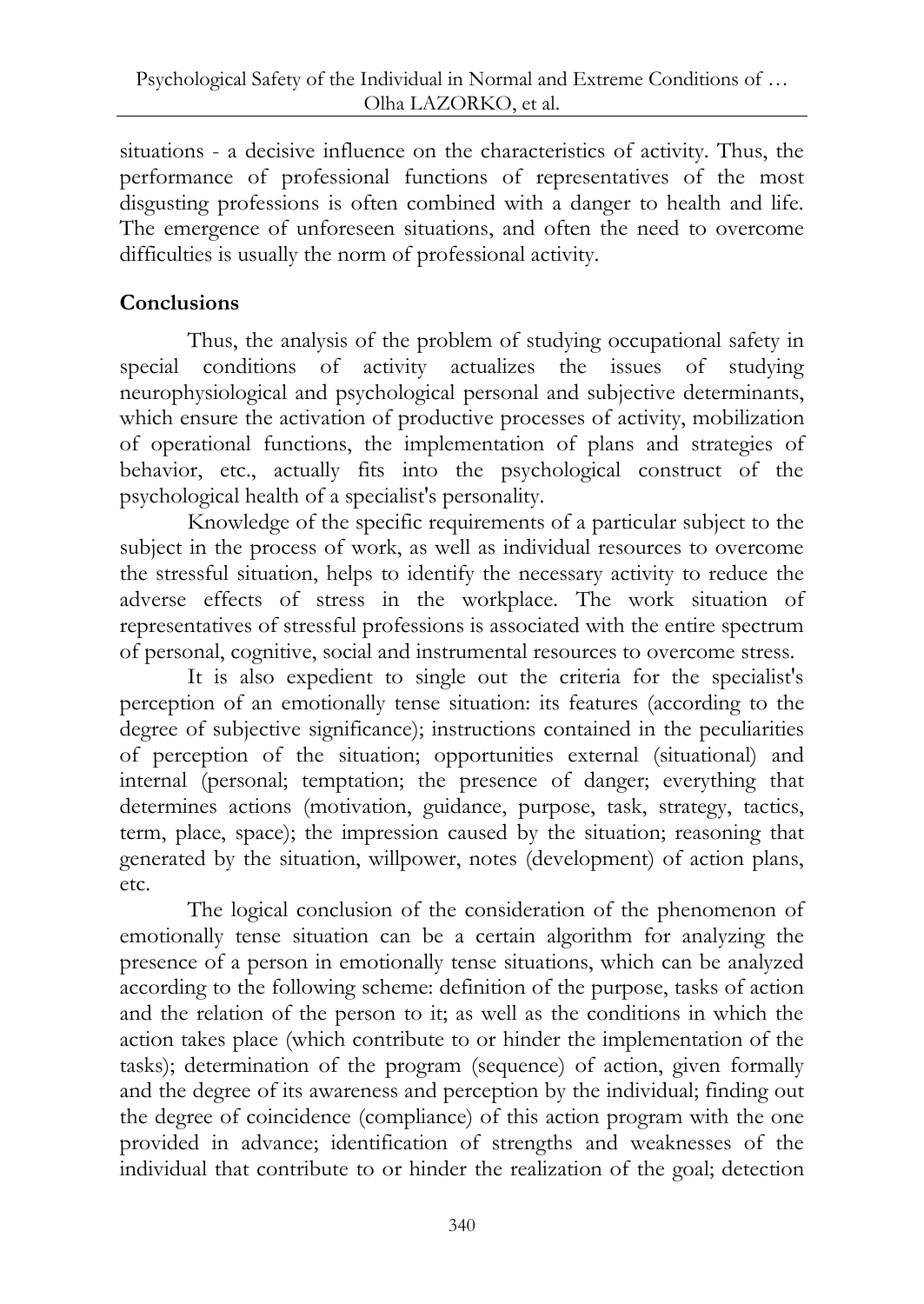of characteristic errors and erroneous actions of the individual during the performance of certain tasks; creation of a multifactorial model of personality actions in socially complex situations (taking into account the dynamic features of the situation and personality); correction and regulation of personality actions (choice of the necessary form of psychological assistance) etc.

#### **References**

- Baklanova, N. K. (1994). *Professional'noye masterstvo rabotnika kul'tury* [Professional skill of a cultural worker]. Publishing house of the Moscow State Institute of Culture. <https://search.rsl.ru/ru/record/01001688509>
- Ball, G. A. (1990). Normy deyatel'nosti i tvorcheskaya aktivnost' lichnosti [Norms of activity and creative activity of the individual] *Psychology issues, 6*, 25–36. <http://www.voppsy.ru/issues/1990/906/906025.htm>
- Batarshov, A. V. (2005). *Bazovyye psikhologicheskiye svoystva i professional'noye stanovleniye lichnosti* . *Prakticheskoye rukovodstvo po psikhologicheskoy diagnostike* [Basic psychological properties and professional formation of personality . Practical guide to psychological diagnostics]. St. Petersburg. [https://spblib.ru/catalog/-/books/10390449-bazovyye](https://spblib.ru/catalog/-/books/10390449-bazovyye-psikhologicheskiye-svoystva-i-professional-noye-samoopredeleniye-lichnosti)[psikhologicheskiye-svoystva-i-professional-noye-samoopredeleniye](https://spblib.ru/catalog/-/books/10390449-bazovyye-psikhologicheskiye-svoystva-i-professional-noye-samoopredeleniye-lichnosti)[lichnosti](https://spblib.ru/catalog/-/books/10390449-bazovyye-psikhologicheskiye-svoystva-i-professional-noye-samoopredeleniye-lichnosti)
- Bezliudnyi, O., Kravchenko, O., Maksymchuk, B., Mishchenko, M., Maksymchuk, I. (2019). Psycho-correction of burnout syndrome in sports educators. *Journal of Physical Education and Sport, 19 (3)*, 1585. <http://efsupit.ro/images/stories/septembrie2019/Art%20230.pdf>
- Bodrov, V. A. (2001). *Psikhologiya professional'noy prigodnosti* [Psychology of professional suitability]. PERSE. [http://www.law.vsu.ru/structure/](http://www.law.vsu.ru/structure/%0bcriminalistics/books/bodrov_psy_prof.pdf) [criminalistics/books/bodrov\\_psy\\_prof.pdf](http://www.law.vsu.ru/structure/%0bcriminalistics/books/bodrov_psy_prof.pdf)
- Bondar, G. O. (2007, September 20-22). *Kharakterystyka ekstremalʹnykh umov diyalʹnosti predstavnykiv ryzykovanykh profesiy* [Characteristics of extreme conditions of activity of representatives of risky professions]. Modern socio-cultural space 2010: All-Ukrainian scientific-practical internet conference. [http://intkonf.org/bondar-go-harakteristika-eksremalnih-umov-diyalnosti](http://intkonf.org/bondar-go-harakteristika-eksremalnih-umov-diyalnosti-predstavnikiv-rizikovanih-profesiy)[predstavnikiv-rizikovanih-profesiy](http://intkonf.org/bondar-go-harakteristika-eksremalnih-umov-diyalnosti-predstavnikiv-rizikovanih-profesiy)
- Chebykin, A. Ya. (1989). *Problema emotsional'noy ustoychivosti* . *Psikhicheskaya napryazhennost' v trudovoy deyatel'nosti* [The problem of emotional stability. Mental tension in labor activity]. Moscow.
- Coan, J. A., Beckes, L., Gonzalez, M. Z., Maresh, E. L., Brown, C. L., Hasselmo, K. (2017). Relationship status and perceived support in the social regulation of neural responses to threat. *Social Cognitive and Affective Neuroscience, 12*, 1574– 1583.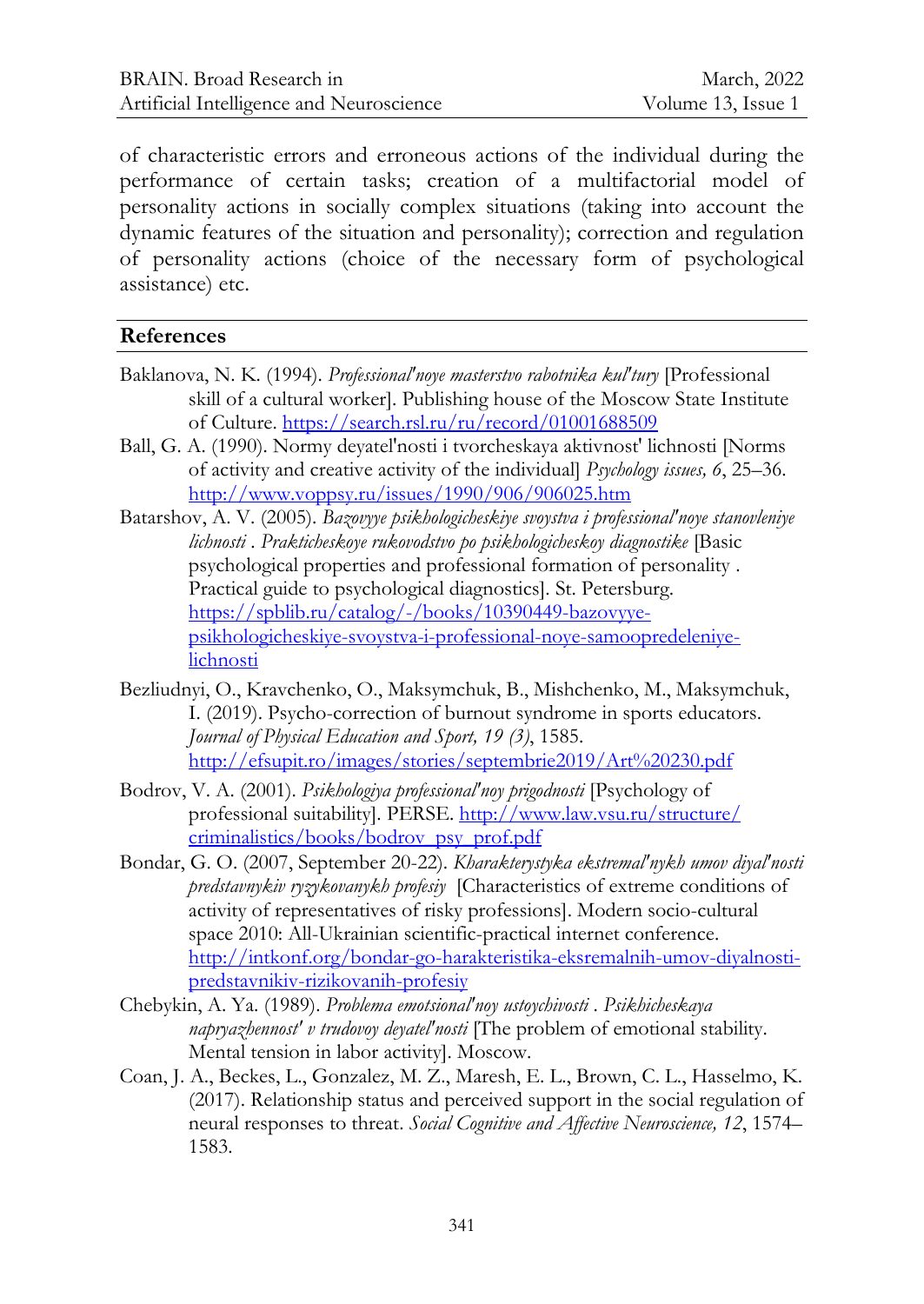- Demchenko, I., Maksymchuk, B., Bilan, V., Maksymchuk, I., & Kalynovska, I. (2021). Training Future Physical Education Teachers for Professional Activities under the Conditions of Inclusive Education. *BRAIN. Broad Research in Artificial Intelligence and Neuroscience, 12(3),* 191-213. <https://doi.org/10.18662/brain/12.3/227>
- Dontsov, A. I. (1984). *Psikhologiya kollektiva: metodicheskiye problemy issledovaniya* [Team psychology: methodological problems of research]. Publishing house of Moscow State University.
- Drobot, O. V. (2012). Problema stanovlennya profesiynoyi samosvidomosti sub"yekta diyal'nosti [The problem of formation of professional selfconsciousness of the subject of activity]. *Scientific Journal of the National Pedagogical University named after M.P. Drahomanov*, *38,* 140–146. [http://nbuv.gov.ua/UJRN/Nchnpu\\_012\\_2012\\_38\\_22](http://nbuv.gov.ua/UJRN/Nchnpu_012_2012_38_22)
- Grishina, N. V. (1997). *Pomogayushchiye otnosheniya: professional'nyye i ekzistentsial'nyye problemy. Psikhologicheskiye problemy samorealizatsii lichnosti* [Helping relationships: professional and existential issues. Psychological problems of personality self-realization]. St. Petersburg: Peter.
- Ivanov M. S., Seryy A. V., Yanitskiy M. S. (2017). Mobility as strategy of providing personal secutity in postmodern society [ Conference presentation]. RPTSS 2017 International Conference on Research Paradigms Transformation in Social Sciences.
- Kahneman, D., & Tversky, A. (2000). *Choices, values, and frames*. Cambridge University Press.
- Kazlauskiene A. K., & Irina Barabanova. (2020). Neuropedagogy: Preconditions for Application of Neuroscience Results in the Education Process While Providing Feedback. *Technium: Romanian Journal of Applied Sciences and Technology, 2(5),* 112-122.<https://doi.org/10.47577/technium.v2i5.1246>
- Khusainova, S., Mishina, M., Shlychkov, V., Shlychkova, O., Redkina, E., & Yusupov, V. (2017). Research of teachers professional addictions in order to improve the safety of the educational. *Man in India*, *97*(3), 467-475. [https://www.rea.ru/ru/org/managements/orgnirupr/Documents/57](https://www.rea.ru/ru/org/managements/orgnirupr/Documents/57-s17.pdf) [s17.pdf](https://www.rea.ru/ru/org/managements/orgnirupr/Documents/57-s17.pdf)
- Kononov, S. V., & Zhukov, A. V. (2020). The philosophy of security n the globalizing culture system.*Journal of History Culture and Art Research, 9(3)*,415- 422. <http://dx.doi.org/10.7596/taksad.v9i3.2848>
- Korolchuk, M. S. (2002). *Psykholohichne zabezpechennya psykhichnoho ta fizychnoho zdorovʺya* [Psychological support of mental and physical health]. INCOS. [http://www.irbis-nbuv.gov.ua/cgi](http://www.irbis-nbuv.gov.ua/cgi-bin/irbis_nbuv/cgiirbis_64.exe?Z21ID=&I21DBN=REF&P21DBN=REF&S21STN=1&S21REF=10&S21FMT=fullwebr&C21COM=S&S21CNR=20&S21P01=0&S21P02=0&S21P03=A=&S21COLORTERMS=1&S21STR=Крайнюк%20В$)[bin/irbis\\_nbuv/cgiirbis\\_64.exe?Z21ID=&I21DBN=REF&P21DBN=RE](http://www.irbis-nbuv.gov.ua/cgi-bin/irbis_nbuv/cgiirbis_64.exe?Z21ID=&I21DBN=REF&P21DBN=REF&S21STN=1&S21REF=10&S21FMT=fullwebr&C21COM=S&S21CNR=20&S21P01=0&S21P02=0&S21P03=A=&S21COLORTERMS=1&S21STR=Крайнюк%20В$) [F&S21STN=1&S21REF=10&S21FMT=fullwebr&C21COM=S&S21CNR](http://www.irbis-nbuv.gov.ua/cgi-bin/irbis_nbuv/cgiirbis_64.exe?Z21ID=&I21DBN=REF&P21DBN=REF&S21STN=1&S21REF=10&S21FMT=fullwebr&C21COM=S&S21CNR=20&S21P01=0&S21P02=0&S21P03=A=&S21COLORTERMS=1&S21STR=Крайнюк%20В$) [=20&S21P01=0&S21P02=0&S21P03=A=&S21COLORTERMS=1&S21](http://www.irbis-nbuv.gov.ua/cgi-bin/irbis_nbuv/cgiirbis_64.exe?Z21ID=&I21DBN=REF&P21DBN=REF&S21STN=1&S21REF=10&S21FMT=fullwebr&C21COM=S&S21CNR=20&S21P01=0&S21P02=0&S21P03=A=&S21COLORTERMS=1&S21STR=Крайнюк%20В$)  $STR=Kp$ айнюк%20В\$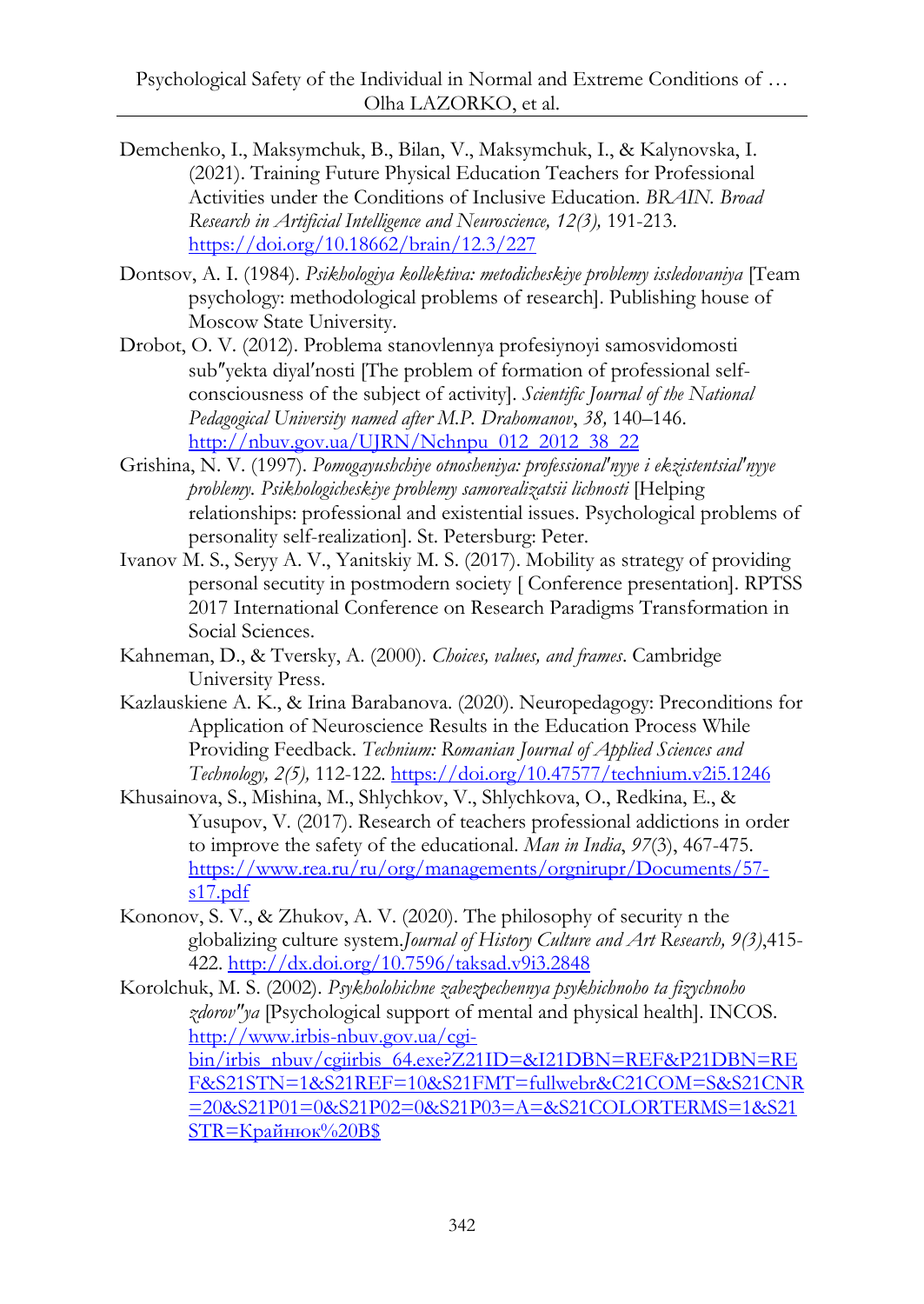Kosarev, V. V. (1998). Professional'nyye zabolevaniya meditsinskikh rabotnikov [Occupational diseases of medical workers][ Monograph]. *Samara: Perspectiva*, 200.

<https://samsmu.ru/files/news/2020/1503/profzabolevaniya.pdf>

Kosholap, A., Maksymchuk, B., Branitska, T., Martynets, L., Boichenko, A., Stoliarenko, O., Matsuk, L., Surovov, O., Stoliarenko, O., & Maksymchuk, I. (2021). Neuropsychological Bases of Self-Improvement of Own Physical Health of Future Teachers in the Course of University Education. *BRAIN. Broad Research in Artificial Intelligence and Neuroscience, 12(3)*, 171-190. <https://doi.org/10.18662/brain/12.3/226>

Lager, C. (1974). *Pilot reliability. The Royal Institute of Technology*. Stockholm.

- Lazarus, R. S. (1989). *Individual'naya chuvstvitel'nost' i ustoychivost' k stressu. Psikhologicheskiye faktory na rabote i okhrana zdorov'ya* [Individual sensitivity and resistance to stress. Psychological factors at work and health protection]. In R. Kalimo, M. A. El-Batavi, K. L. Cooper (Eds.), Moscow, Geneva.
- Leonova, A. B. (2000). Osnovnyye podkhody k izucheniyu professional'nogo stressa [Basic approaches to the study of professional stress]. *Bulletin of Moscow University, 14(3)*, 4–19.
- Leontiev, A. N. (2004). *Deyatel'nost'. Soznaniye. Lichnost'* [Activity. Consciousness. Personality]. Smysl: Academia. [https://www.marxists.org/russkij/leontiev/1975/dyeatyelnost/deyatyelno](https://www.marxists.org/russkij/leontiev/1975/dyeatyelnost/deyatyelnost-soznyanie-lichnost.pdf) [st-soznyanie-lichnost.pdf](https://www.marxists.org/russkij/leontiev/1975/dyeatyelnost/deyatyelnost-soznyanie-lichnost.pdf)
- Levi, L. (1989). *Psikhosomaticheskiye zabolevaniya kak sledstviye professional'nogo stressa* . *Psikhosotsial'nyye faktory na rabote i okhrana zdorov'ya* [Psychosomatic diseases as a consequence of occupational stress . Psychosocial factors at work and health protection]. Geneva.
- Malkova, T. M. (2014). *Teoriya i praktyka profesiynoho stanovlen¬nya osobystosti (na prykladi vyshchykh navchalʹnykh zakladiv systemy Ministerstva vnutrishnikh sprav Ukrayiny*) [Theory and practice of professional development of personality (on the example of higher educational institutions of the Ministry of Internal Affairs of Ukraine)](Publication No. 19.00.01 )[ Dissertation of Ph.D. of Psychological Sciences ].

<https://scholar.google.com.ua/citations?user=d1gZaQMAAAAJ&hl=ru>

- Markova, A. K. (1996). *Psikhologiya professionalizma* [Psychology of professionalism] . Gardarika. [https://www.studmed.ru/markova-ak-psihologiya](https://www.studmed.ru/markova-ak-psihologiya-professionalizma_6b2fa1cadce.html)[professionalizma\\_6b2fa1cadce.html](https://www.studmed.ru/markova-ak-psihologiya-professionalizma_6b2fa1cadce.html)
- McDonald, S. (2017). *Journal of the International Neuropsychological Society 23,* 719–731. Cambridge University Press, 2017. doi:10.1017/S1355617717000844
- Medvedev, V. I. (2003). *Adaptatsiya cheloveka* [Human adaptation]. Institute of the Human Brain of the Russian Academy of Sciences, 584 p. <https://search.rsl.ru/ru/record/01002495174>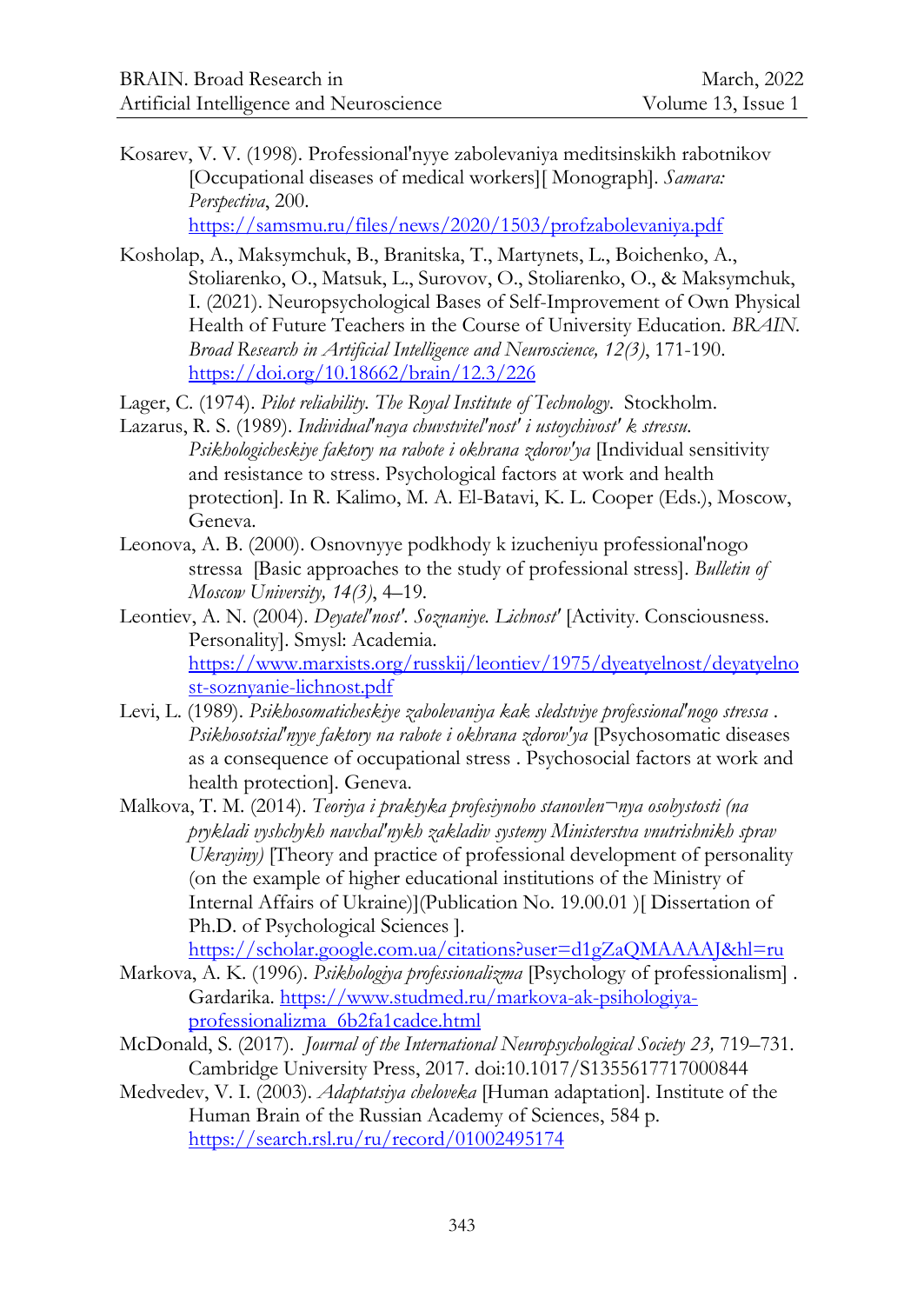- Mileryan, E. A. (1974). *Emotsional'no-volevyye komponenty nadezhnosti operatora. Ocherki psikhologii truda operatora* [Emotional-volitional components of the operator's reliability. Essays on the psychology of operator labor]. Moscow.
- Myronets, S. M. (2002). Psykholohichni osoblyvosti profesiynoyi diyalʹnosti fakhivtsiv avariyno-ryatuvalʹnykh pidrozdiliv MNS Ukrayiny [Psychological features of professional activity of specialists of emergency rescue units of the Ministry of Emergencies of Ukraine]. *Bulletin of Kyiv International University. Series: Pedagogical and psychological sciences*, *1*, 228–239. <https://scholar.google.com/citations?user=we7gMv8AAAAJ&hl=ca>
- Nerubasska, A., Maksymchuk, B. (2020). The Demarkation of Creativity, Talent and Genius in Humans: a Systemic Aspect. *Postmodern Openings, 11(2)*, 240- 255. <https://doi.org/10.18662/po/11.2/172>
- Nerubasska, A., Palshkov, K., & Maksymchuk, B. (2020). A Systemic Philosophical Analysis of the Contemporary Society and the Human: New Potential. *Postmodern Openings*, *11*(4), 275-292. <https://doi.org/10.18662/po/11.4/235>
- Nikiforov, G. S. (2003). *Psikhologiya zdorov'ya* [Psychology of health]. St. Petersburg: Piter. [http://valeolog.net/userfiles/978\\_1.pdf](http://valeolog.net/userfiles/978_1.pdf)
- Oboznov, A. A. (2003). *Psikhicheskaya regulyatsiya operatorskoy deyatel'nosti v osobykh usloviyakh rabochey sredy* [Mental regulation of operator activity in special conditions of the working environment]. Publishing House of the "Institute of Psychology of the Russian Academy of Sciences". [http://www.dslib.net/psixologia-truda/psihicheskaja-reguljacija](http://www.dslib.net/psixologia-truda/psihicheskaja-reguljacija-operatorskoj-dejatelnosti-v-osobyh-uslovijah.html)[operatorskoj-dejatelnosti-v-osobyh-uslovijah.html](http://www.dslib.net/psixologia-truda/psihicheskaja-reguljacija-operatorskoj-dejatelnosti-v-osobyh-uslovijah.html)
- Palamarchuk, O., Gurevych, R., Maksymchuk, B., Gerasymova, I., Fushtey, O., Logutina, N., Kalashnik, N., Kylivnyk, A., Haba, I., Matviichuk, T., Solovyov, V., & Maksymchuk, I. (2020). Studying Innovation as the Factor in Professional Self-Development of Specialists in Physical Education and Sport. *Revista Romaneasca Pentru Educatie Multidimensionala*, *12*(4), 118-136. https://doi.org/10.18662/rrem/12.4/337
- Park, K. S. (1987). Human reliability. Analysis prediction and prevention of human error. Amsterdam. <https://trove.nla.gov.au/work/11956686>
- Polyakova, O. B. (2008). *Psikhogigiyena i profilaktika professional'nykh deformatsiy lichnosti*  [Psychohygiene and prevention of professional personality deformations]. Non-state educational institution of higher professional education Moscow Psychological and Social Institute. [https://www.studmed.ru/polyakova](https://www.studmed.ru/polyakova-ob-psihogigiena-i-profilaktika-professionalnyh-deformaciy-lichnosti_25dfee4e6c3.html)[ob-psihogigiena-i-profilaktika-professionalnyh-deformaciy](https://www.studmed.ru/polyakova-ob-psihogigiena-i-profilaktika-professionalnyh-deformaciy-lichnosti_25dfee4e6c3.html)[lichnosti\\_25dfee4e6c3.html](https://www.studmed.ru/polyakova-ob-psihogigiena-i-profilaktika-professionalnyh-deformaciy-lichnosti_25dfee4e6c3.html)
- Popkov, V. V. (1999). *Psikhicheskiye faktory adaptatsii lichnosti k sluzhebno-boyevoy deyatel'nosti* [Mental factors of adaptation of a personality to service and fighting activity](Publication No. 19.00.01) [Doctoral dissertation, Novosibirsk State Pedagogical University].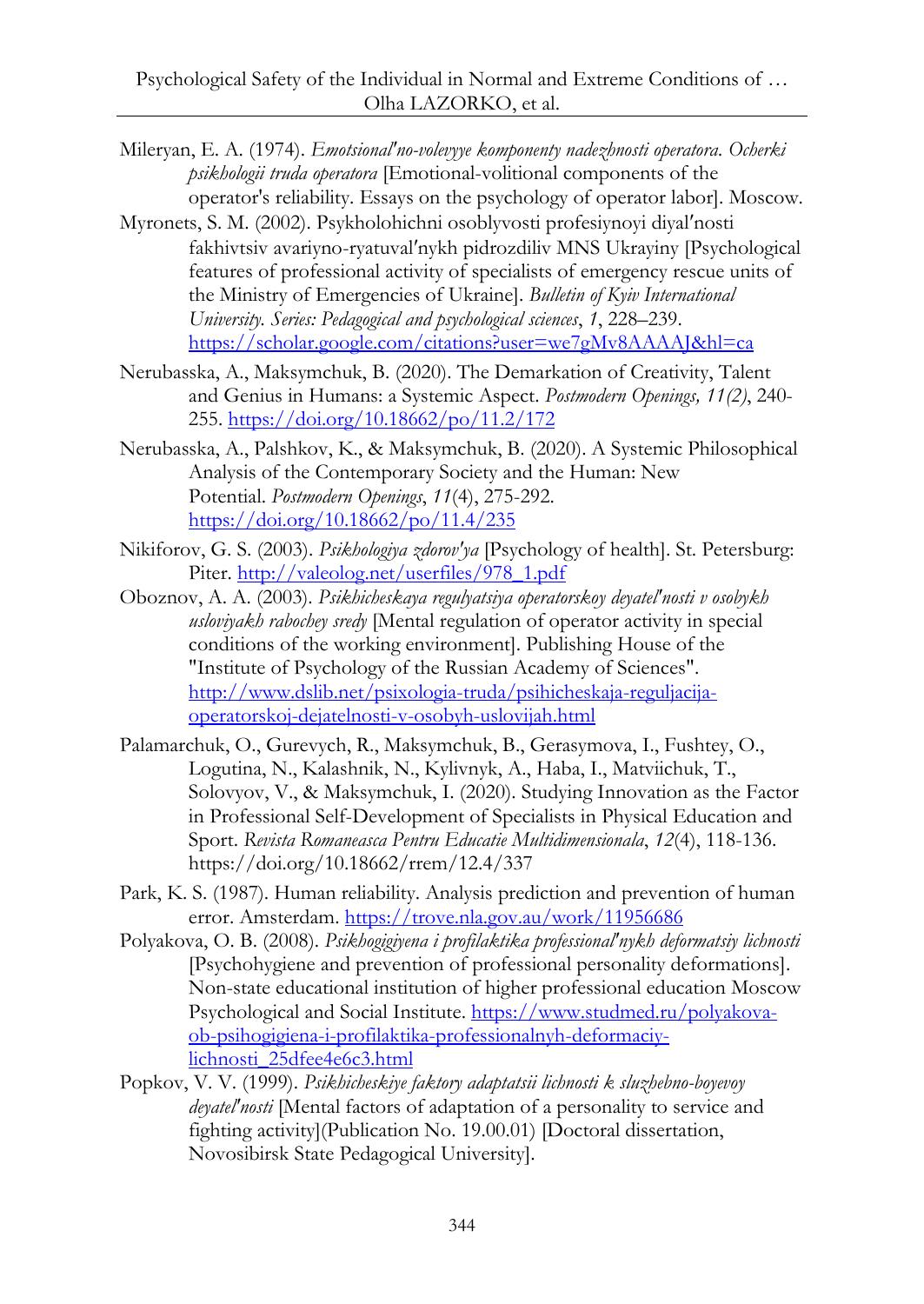[https://www.dissercat.com/content/psikhologicheskie-faktory-adaptatsii](https://www.dissercat.com/content/psikhologicheskie-faktory-adaptatsii-lichnosti-k-sluzhebno-boevoi-deyatelnosti)[lichnosti-k-sluzhebno-boevoi-deyatelnosti](https://www.dissercat.com/content/psikhologicheskie-faktory-adaptatsii-lichnosti-k-sluzhebno-boevoi-deyatelnosti)

- Prots, R., Yakovliv, V., Medynskyi, S., Kharchenko, R., Hryb, T., Klymenchenko, T., Ihnatenko, S., Buzhyna, I., & Maksymchuk, B. (2021). Psychophysical Training of Young People for Homeland Defence Using means of Physical Culture and Sports. *BRAIN. Broad Research in Artificial Intelligence and Neuroscience, 12(3)*, 149-171.<https://doi.org/10.18662/brain/12.3/225>
- Rozov, M. A. (1984). *Znaniye i mekhanizmy sotsial'noy pamyati. Na puti k teorii nauchnogo znaniya* [Knowledge and mechanisms of social memory. Towards a theory of scientific knowledge]. Moscow.

https://platona.net/load/knigi\_po\_filosofii/filosofija\_nauki\_tekhniki/na puti k teorii nauchnogo znanija red v i korjukin/30-1-0-3944

- Rubinshtein, S. L. (2005). *Osnovy obshchey psikhologii* [Fundamentals of General Psychology]. St. Petersburg: Piter.
- [http://yanko.lib.ru/books/psycho/rubinshteyn=osnovu\\_obzhey\\_psc.pdf](http://yanko.lib.ru/books/psycho/rubinshteyn=osnovu_obzhey_psc.pdf) Selye, G. (1982). *Stress bez distressa* [Stress without distress]. Moscow: Progress. [http://lib.mgppu.ru/OpacUnicode/app/webroot/index.php?url=/notices](http://lib.mgppu.ru/OpacUnicode/app/webroot/index.php?url=/notices/index/IdNotice:67030/Source:default) [/index/IdNotice:67030/Source:default](http://lib.mgppu.ru/OpacUnicode/app/webroot/index.php?url=/notices/index/IdNotice:67030/Source:default)
- [Shane S. Bush.](https://www.google.gm/search?hl=ru&tbo=p&tbm=bks&q=inauthor:%22Shane+S.+Bush%22) (2015). *Ethical Decision Making in Clinical Neuropsychology*. Oxford University Press.
- Sheinov, V.P. (2016). Personality qualities enhancing its security against manipulation. *RUDN Journal of Psychology and Pedagogics, (3)*, 20–27.
- Smirnov, B. A. (2007). *Psikhologiya deyatel'nosti v ekstremal'nykh situatsiyakh*  [Psychology of activity in extreme situations]. Humanitarian Center Publishing House. [https://www.studmed.ru/view/smirnov-ba](https://www.studmed.ru/view/smirnov-ba-dolgopolova-ev-psihologiya-deyatelnosti-v-ekstremalnyh-situaciyah_affcdcc4856.html)[dolgopolova-ev-psihologiya-deyatelnosti-v-ekstremalnyh](https://www.studmed.ru/view/smirnov-ba-dolgopolova-ev-psihologiya-deyatelnosti-v-ekstremalnyh-situaciyah_affcdcc4856.html)[situaciyah\\_affcdcc4856.html](https://www.studmed.ru/view/smirnov-ba-dolgopolova-ev-psihologiya-deyatelnosti-v-ekstremalnyh-situaciyah_affcdcc4856.html)
- Steckler, T. (2005). The neuropsychology of stress. In *Techniques in the Behavioral and Neural Sciences*,*15*, 25-42. Elsevier. [https://doi.org/10.1016/S0921-](https://doi.org/10.1016/S0921-0709(05)80005-7) [0709\(05\)80005-7](https://doi.org/10.1016/S0921-0709(05)80005-7)
- Stefanov S., Terziev V., Banabakova V. (2018). The undertsanding of security in the postmodern society. *ADVED 2018- 4th International Conference on Advances in Education and Social Sciences Abstracts & Proceedings, 15-17 October 2018- Istanbul, Turkey, International Organization Center of Academic Research*(*pp. 93- 102).* [www.ocerints.org](http://www.ocerints.org/)
- Symaniuk, E. E. (2005). Psikhologicheskiye bar'yery professional'nogo razvitiya lichnosti [Psychological barriers to professional development of personality][Monograph]. *Moscow Psychological and Social Institute*. [http://lib.mgppu.ru/opacunicode/app/webroot/index.php?url=/notices/](http://lib.mgppu.ru/opacunicode/app/webroot/index.php?url=/notices/index/IdNotice:49868/Source:default) [index/IdNotice:49868/Source:default](http://lib.mgppu.ru/opacunicode/app/webroot/index.php?url=/notices/index/IdNotice:49868/Source:default)
- Tytarenko, T. M. (2007). *Zapobihannya emotsiynomu vyhorannyu v simʺyi yak faktor harmonizatsiyi simeynykh vzayemyn* [Prevention of emotional burnout in the